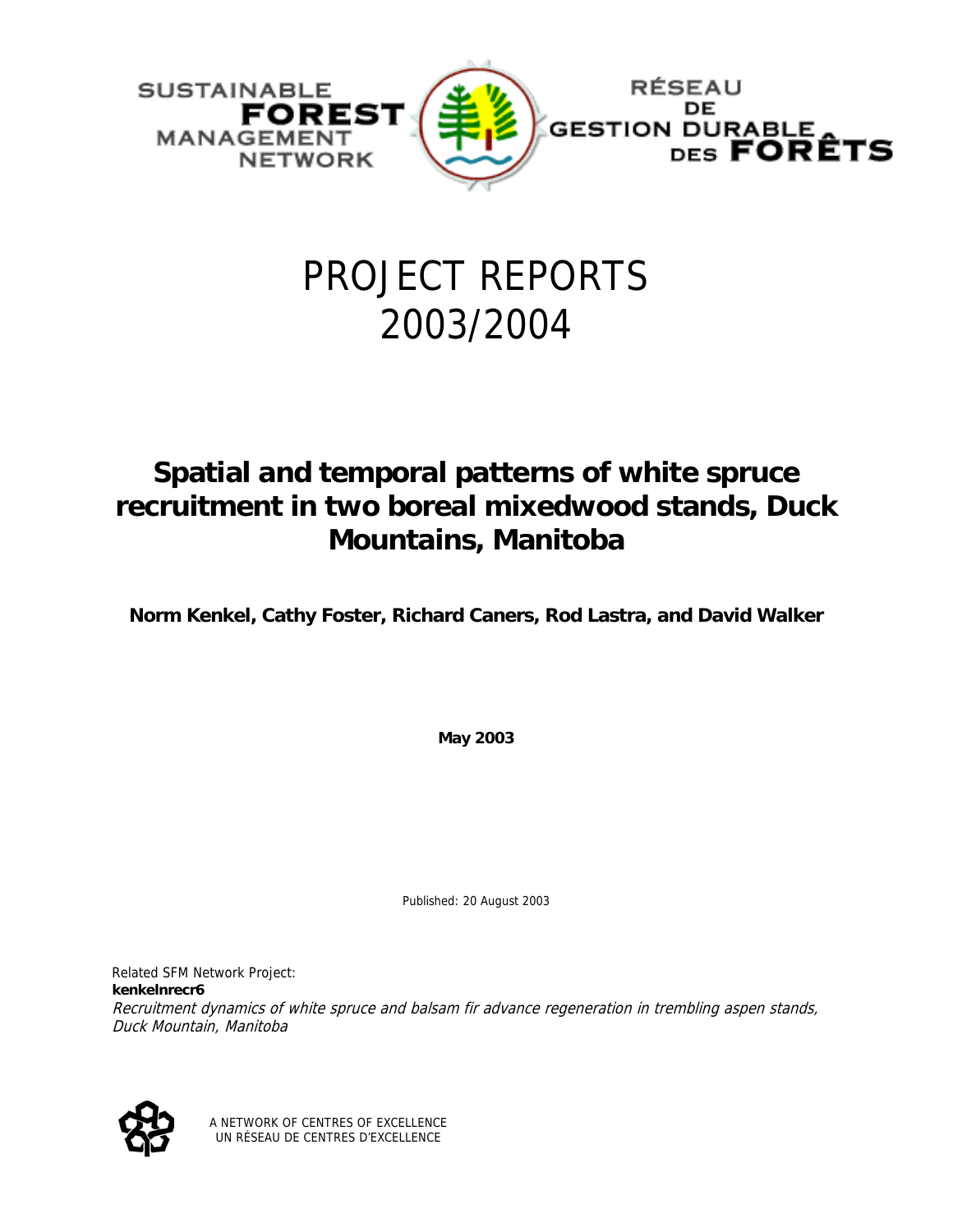# **Spatial and Temporal Patterns of White Spruce Recruitment in Two Boreal Mixedwood Stands, Duck Mountains, Manitoba**

**Recruitment dynamics of white spruce and balsam fir advance regeneration in trembling aspen stands, Duck Mountain, Manitoba** 

**Norm Kenkel, Cathy Foster, Richard Caners, Rod Lastra and David Walker** 

Department of Botany University of Manitoba

May 2003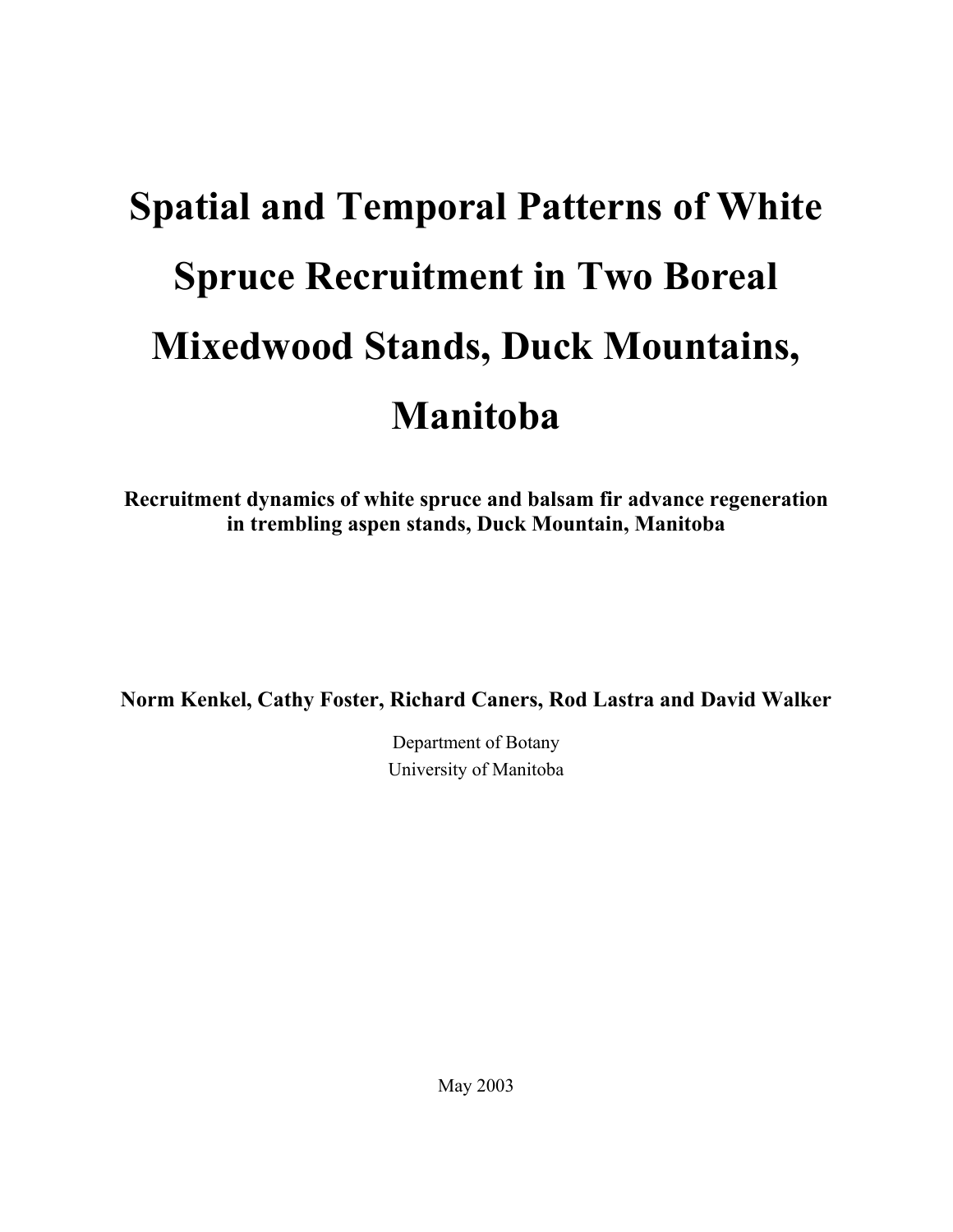#### **EXECUTIVE SUMMARY**

The effects of distance to seed source, biotic variables, and environmental variables on spatial and temporal recruitment patterns of white spruce were examined in two naturally regenerating stands in the Duck Mountains, Manitoba that burned in 1961. A total of 2 042 white spruce trees were aged at the base, 938 of which were also aged at a height of 1.25 m. Establishment density of the first cohort (ages 25-39) was unaffected by seed source proximity. At one of the two stands, higher cover of beaked hazelnut and aspen reduced recruitment of the first cohort. Density of the second cohort (ages 5-24) was greater in areas more proximate to the seed source. In addition, both biotic and environmental variables predicted abundance of the second cohort of white spruce: recruitment was higher in moister, more nutrient-rich sites with low beaked hazelnut cover. It is concluded that beaked hazelnut, and other deciduous vegetation, limits white spruce recruitment by reducing ground-level light availability and producing smothering broadleaf litter. A growth model based on empirical age-height relationships was developed to study growth suppression. In both stands, few of the initially-establishing trees were suppressed, but the proportion of suppression increased for later-establishing trees. The proportion of suppressed trees was also greater in the stand with higher cover of beaked hazelnut. Based on these findings, the following management recommendations are made: (1) Harvesting methods that promote the retention of mature white spruce as seed sources should be utilized; (2) Management alternatives should be developed to promote natural white spruce regeneration following harvesting of mixedwood stands; (3) Forest management should implement strategic planning strategies at the landscape scale, in order to maintain the historical diversity in stand composition, structure and successional stage characteristic of boreal mixedwood forest. Practical strategies for the implementation of these recommendations are discussed.

#### **ACKNOWLEDGEMENTS**

This research was funded by grants from the Sustainable Forest Management Network (Government of Canada, Network of Centres of Excellence Program), the Natural Sciences and Engineering Research Council of Canada, the Manitoba Centres of Excellence Fund, and Manitoba Careerstart. We thank our industry partner Louisiana-Pacific for technical expertise and in-kind support, and Manitoba Conservation for providing camping passes and information on the fire history of our study sites. Jeff Anderson, Lisa Matthias, Dan O'Brien, and Boyan Tracz provided additional field assistance.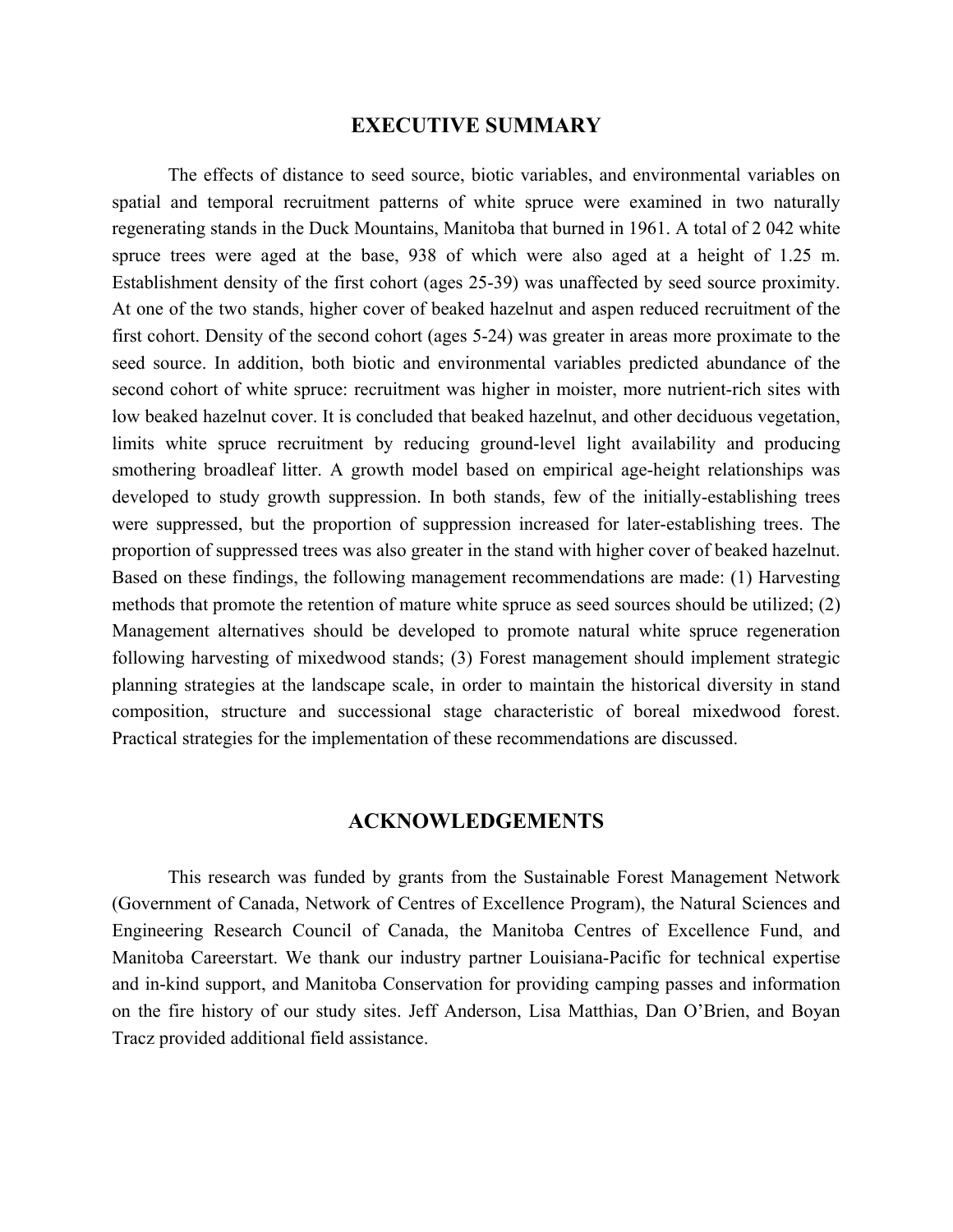#### **INTRODUCTION**

Boreal silviculture increasingly emphasizes mixedwood management strategies and natural regeneration, necessitating the need for greater knowledge of white spruce regeneration dynamics (Wang et al.1995). Such knowledge will ensure sustainable yields of economically important species, while also conserving forest biodiversity and ecological integrity (Messier et al. 1999).

Natural regeneration of white spruce is often problematic: competition from aspen, shrubs, herbs and grasses, or mechanical injury during harvesting, may limit recruitment (Harvey and Bergeron 1989; Lieffers and Beck 1994). Adequate seed availability and appropriate seedbed conditions are also critical to promoting recruitment (Youngblood 1995; Kneeshaw and Bergeron 1996; Lieffers et al. 1996a; MacDonald et al. 2001). Numerous studies have demonstrated that white spruce regeneration may be improved by managing seed sources, by improving seedbeds conditions, and by optimizing stand densities (Lieffers and Beck 1994; Wang et al. 1995; Man and Lieffers 1999; MacPherson et al. 2001). Seedbed preparation by burning increases natural regeneration of white spruce in post-harvest stands (Densmore et al. 1999).

Regeneration of white spruce may also be promoted using appropriate mixedwood management strategies (Wang et al. 1995; Man and Lieffers 1999; MacPherson et al. 2001). An understanding of white spruce regeneration is critical in areas where fire remains a common stand-initiating disturbance, and where logging practices protect and promote natural advanced regeneration. Conifer recruitment into early post-disturbance stands is particularly difficult to model. Differential recruitment is typical, producing strong "patchiness" in the relative dominance of hardwoods versus softwoods in mixedwood stands. The rate of conversion from hardwood to softwood dominance is largely a reflection of changes in seed source availability and seedbed conditions (Lieffers et al. 1996a; Galipeau et al. 1997; Simard et al. 1998; Stewart et al. 1998; Hamel and Kenkel 2001). Recruitment of conifers into hardwood-dominated stands is often limited by competition from shrubs (Kneeshaw and Bergeron 1996; Messier et al.1999).

The factors affecting natural white spruce regeneration in mixedwood stands, and changes in the relative importance of these factors over time, are best elucidated by studying spatial and temporal patterns of spruce recruitment in early post-fire stands. Baskerville (1986) notes that natural regeneration is one of the most challenging problems facing forest managers. This study complements others that have investigated white spruce regeneration in postdisturbance stand, and will further our understanding of the conditions required for successful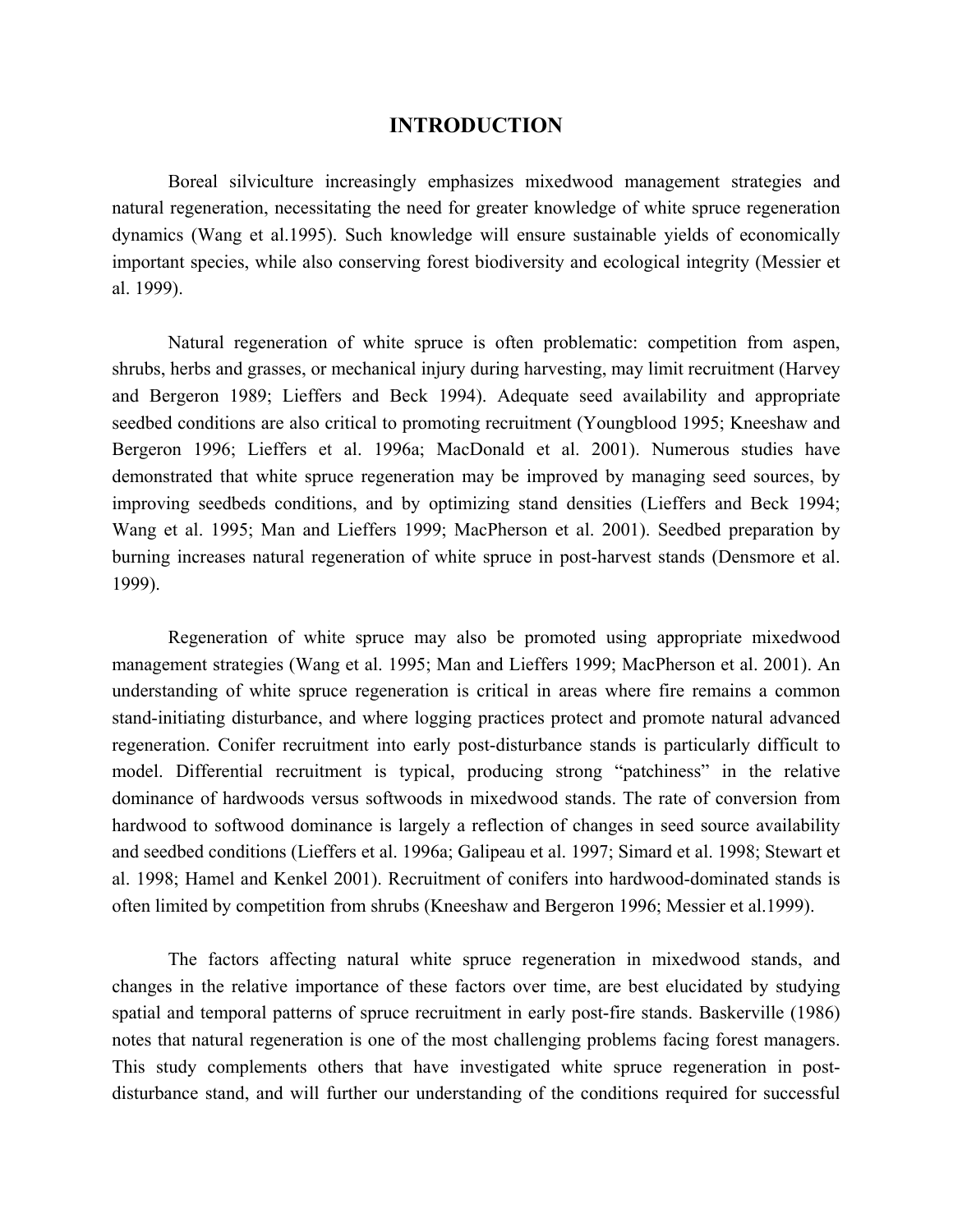natural regeneration of white spruce in the boreal mixedwoods of the Duck Mountains, Manitoba.

#### **Objectives**

This study examines various factors that can potentially affect the regeneration dynamics of white spruce in two 39-year-old boreal mixedwood stands (Foster 2002). Seed source availability, seedbed suitability, and growing conditions are evaluated in relation to cohorts established at different times since fire. The specific goals of this study are:

- To determine temporal patterns of white spruce recruitment: age distributions are produced to determine the timing of white spruce dispersal and establishment.
- To determine spatial patterns of white spruce recruitment: the effects of distance from seed source, and various biotic and environmental factors, on white spruce recruitment are determined.
- To examine growth and mortality of regenerating white spruce: age-size relationships, growth rates, mortality, and degree of suppression are determined.

#### **STUDY AREA**

The study area is the Duck Mountain Provincial Park and Forest Reserve, an area of approximately  $3770 \text{ km}^2$ . The Duck Mountains are part of the Manitoba Escarpment, which includes Riding Mountain to the south and the Porcupine Hills to the north. Mean annual air temperature of the Duck Mountain uplands is approximately -1 C. Summers are short and warm, and the frost-free period is less than 100 days. The landscape is an undulating to hummocky tillplain underlain by loamy, moderately calcareous glacial till. Soils are highly variable, reflecting heterogeneity in parent material and the undulating topography. The complex physiography of the region gives rise to many different types of forest communities, interspersed with lakes and wetlands (Hamel and Kenkel 2001). Mixedwood stands composed of trembling aspen, balsam poplar, jack pine, white birch, white spruce and/or balsam fir dominate the uplands of the Duck Mountains. Trembling aspen stands occur in well-drained sites at lower elevation, often mixed with balsam poplar in richer, moister sites. Black spruce is common in poorly-drained, nutrientdeficient areas, often in association with tamarack. White spruce often occurs in the understory of aspen stands, and may remain in a suppressed state for extended periods. However,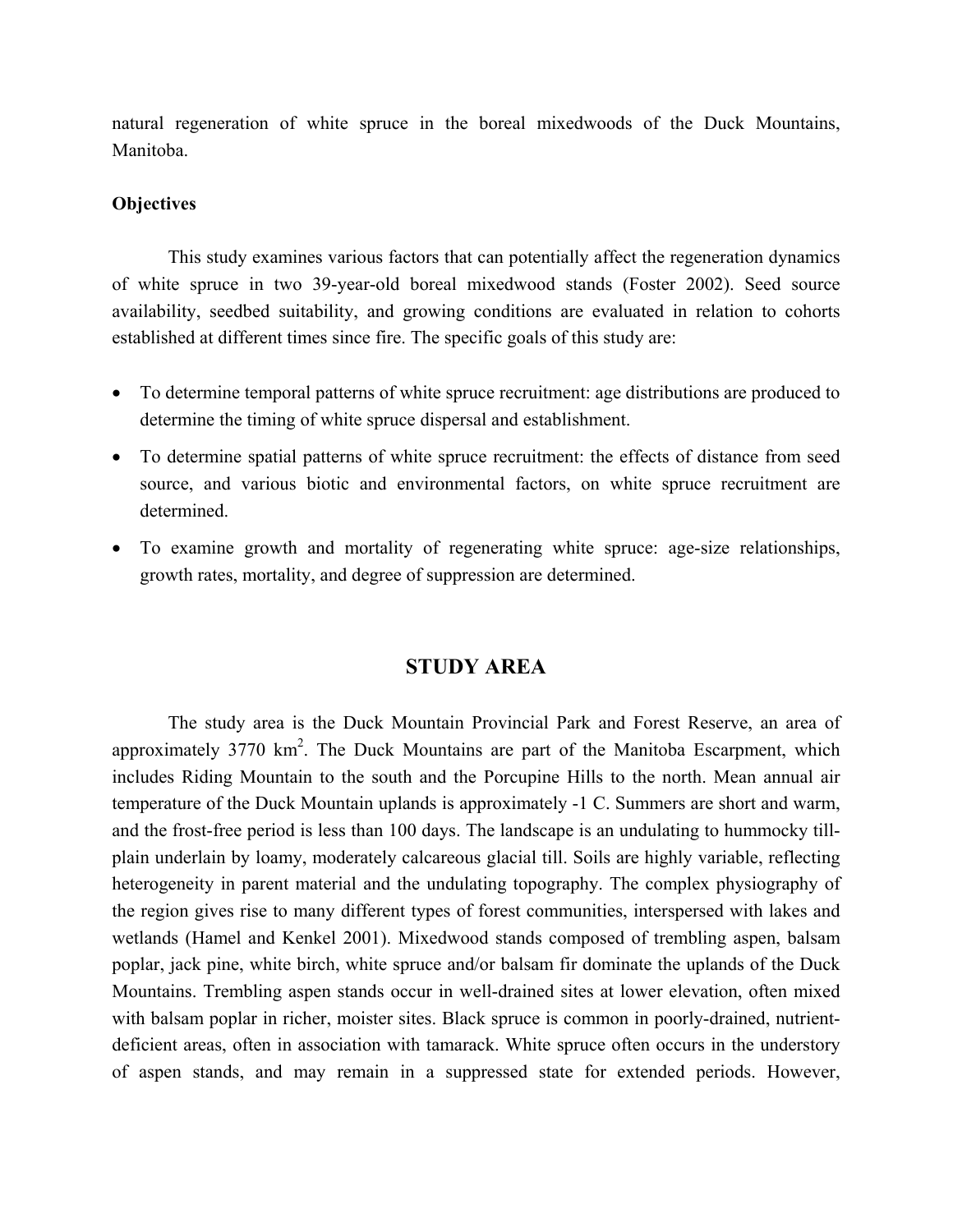recruitment of white spruce advanced regeneration into the upper canopy is also common (Hamel and Kenkel 2001).

#### **Disturbance History**

As in much of the boreal forest, large stand-destroying crown fires were historically characteristic of the Duck Mountains region. In 1885 a huge wildfire burned much of the Duck Mountains, and in 1961 a smaller fire burned the central portion of Duck Mountain Provincial Park.

Logging in the Duck Mountains began in the late 1880's, following agricultural settlement of the Swan River valley. The Duck Mt. Forest Reserve was created in 1906 to regulate timber supplies. Early logging operations selectively harvested large white spruce, and this continues to this day. Clear-cutting of both softwood and hardwood stands occurs in the Forest Reserve.

#### **Study Sites**

Research was carried out at two stands (named MAINLAND and PENINSULA) located near the north-west shore of Childs Lake (**Figure 1**). Both stands occur within the area burned in 1961. This fire, which was detected on August 16, 1961 on grass and scrub about a half mile northwest of Childs Lake, is thought to have originated from an unextinguished campfire. The fire spread rapidly on west and southwest winds gusting to 35 mph. Conditions at the time of the fire were extremely dry: from June 1960 to September 1961 little precipitation was recorded. The fire burned a total 21 000 ha and was not brought under control until early September 1961. The study area is quite variable topographically, with ridges, hills and depressions forming an irregular, hummocky terrain. Both study sites are adjacent to "old-growth" forest to the south. A few mature white spruce with fire scars on their lower trunks and burned lower branches were observed in the area between the two study sites.

#### **Sampling Design**

Eighty plots were established at each of the two study sites (**Figure 1**). At both sites, plots were arranged in a 10 x 8 grid oriented lengthwise away from the old-growth forest edge. Plot centroids were spaced 30 m apart. At the MAINLAND site the plots were 10 x 10 m in size, while those at the PENINSULA site were 5 x 5 m. The difference in plot size reflects the much higher density of white spruce regeneration at the PENINSULA site.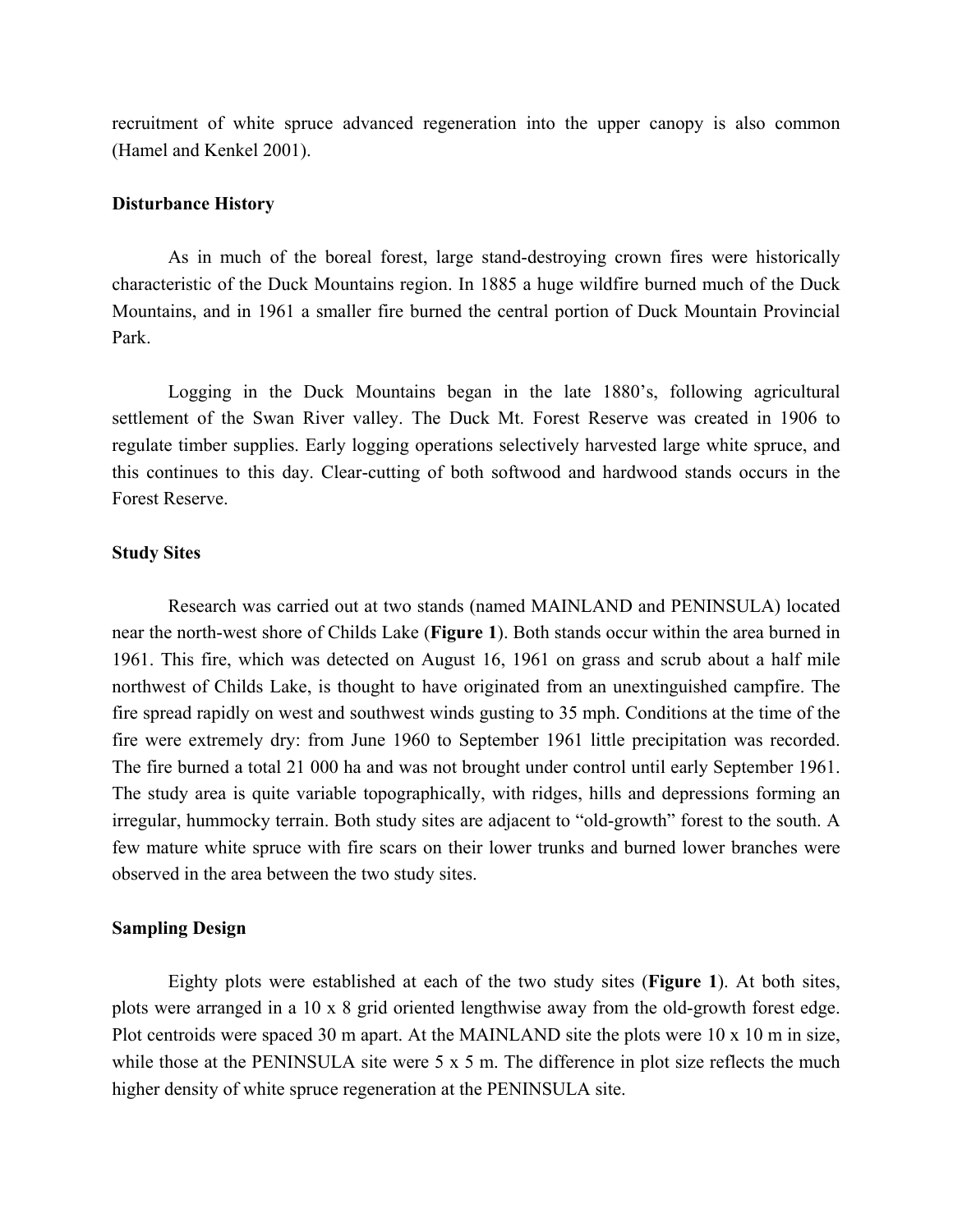Within each plot all live and dead trees were identified and mapped, and their heights and trunk diameters (at 1.25 m) were measured. Fallen logs were also mapped, and their decay classes recorded. Percent cover was estimated for tree and tall shrub species. Randomly placed 1 x 1 m quadrats (four in each plot at the MAINLAND site, two at the PENINSULA site) were used to estimate percent cover of herbaceous species, low shrub species and moss species, and to record seedbed characteristics (relative cover of moss, exposed mineral soil, broadleaf litter and needle litter, decayed and undecayed logs). A soil pit was dug in each plot to describe the soil. Depth of the organic layer was recorded, and mineral soil from the upper 30 cm was taken for later determination of soil moisture, texture, pH, and conductivity.

All white spruce trees occurring in the plots were aged by taking full stem cross-sections at the tree base. For trees > 1.4 m in height, stem cross-sections were also taken at 1.25 m above the base. A total of 1 742 live trees were aged, of which 900 were aged at both the base and at 1.25 m. The total number of rings were counted using a dissecting microscope, after finely sanding the stem cross-sections. Four counts were made on each face of each cross section, and the highest count was used to estimate age.

A topographic survey of each site was undertaken using a Sokkia Set 4110 Series digital laser total station (angle accuracy 2 seconds, distance accuracy 2 mm to 1 km). Elevations were recorded at 10 m intervals at each site, including a 10 m buffer zone. Elevations were corrected to absolute elevation using the water level of Childs Lake as a reference point.

#### **Characterization of Study Sites**

Aerial photos taken prior to (1947) and immediately following (1963) the 1961 burn reveal higher conifer cover at the PENINSULA site compared to the MAINLAND site (Figure 1a). However, prior to the fire both sites were predominately mixedwood stands with an appreciable deciduous component. Following the fire, white spruce seed source occurred mainly to the south-east of the sites, with seed source being both more dense and proximate to the PENINSULA site (Figure 1b, Table 1). The sites have similar soils and are of similar elevational range, although the MAINLAND site is more sloping (13.3 vs. 6.9% mean slope). Trembling aspen density is virtually the same at both sites, but white spruce density is almost five times higher at the PENINSULA site. At both sites, aspen trees averaged 15-16 m in height. Tall shrubs (mainly beaked hazelnut) are common at the MAINLAND site, but are virtually nonexistent at the PENINSULA site. The MAINLAND site has a higher proportion of broadleaf litter cover, and a lower proportion of moss and downed wood cover.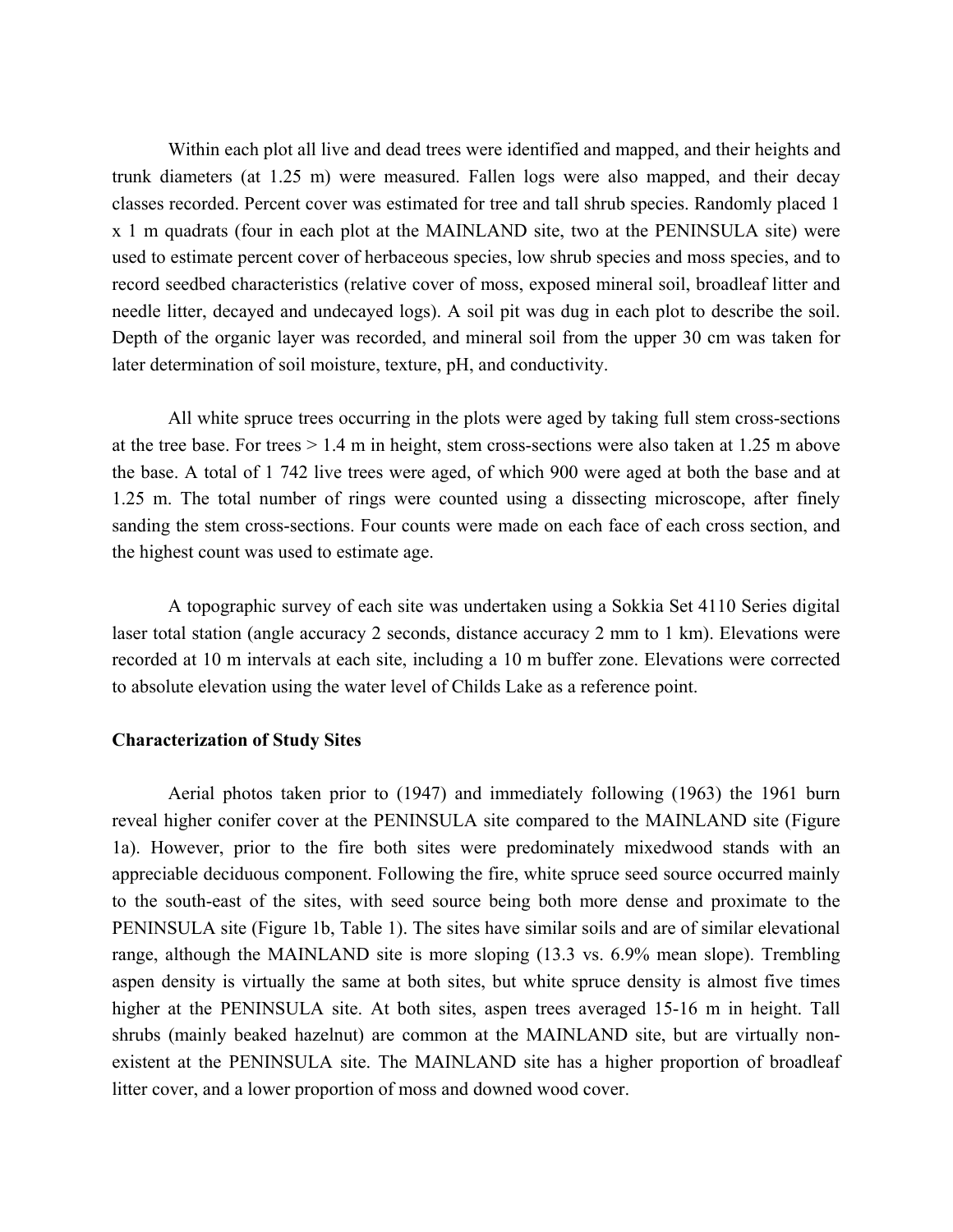

Figure 1. Comparison of the two study sites before and after the 1961 burn. (a) 1947; (b) 1963. Conifer dominated areas are indicated in black. Dots indicate locations of study plots.

 $\mathbf a$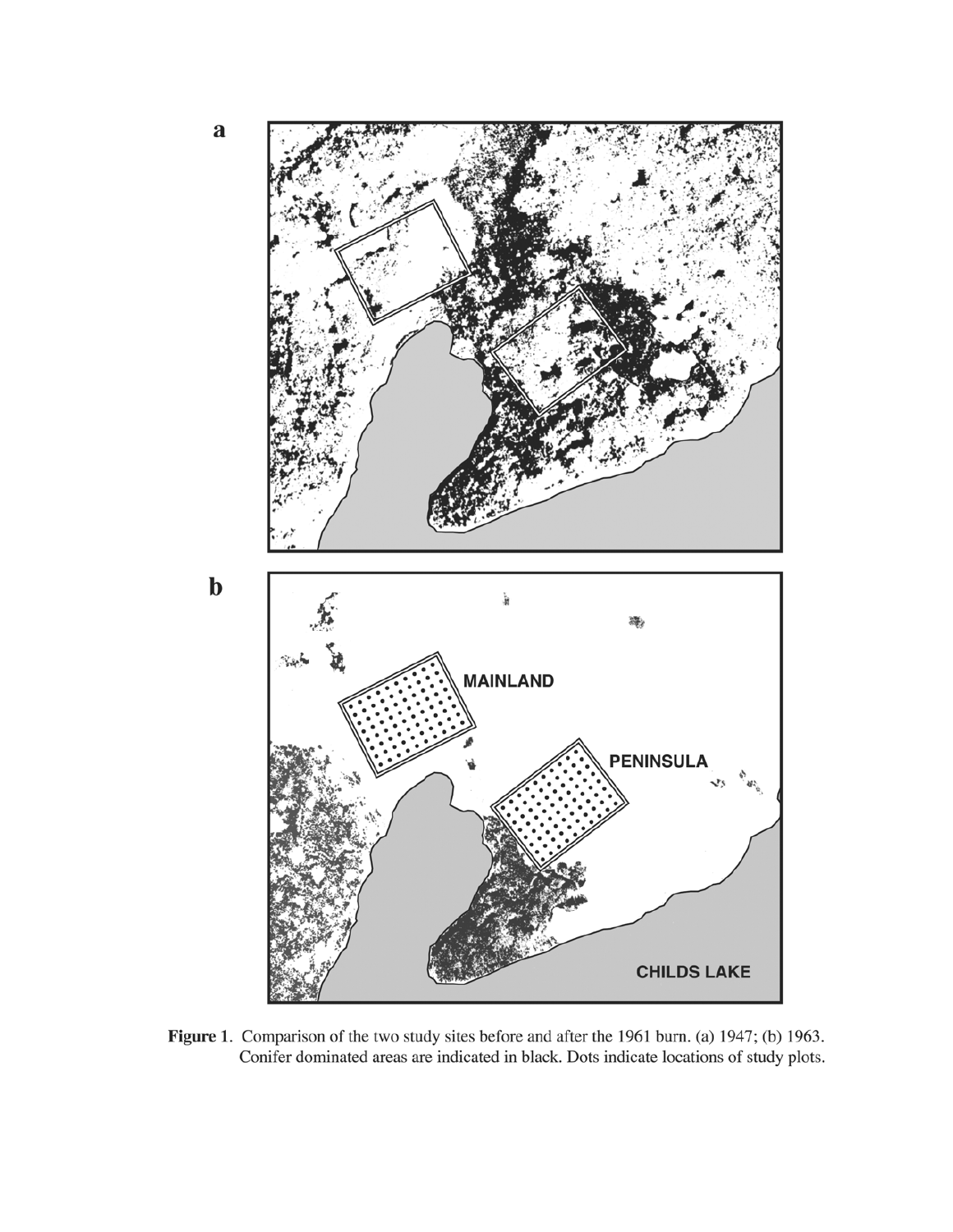|                                         | <b>MAINLAND</b> | <b>PENINSULA</b> |  |
|-----------------------------------------|-----------------|------------------|--|
| <b>UTM Coordinates (site centre):</b>   |                 |                  |  |
| Easting                                 | 356859          | 357318           |  |
| Northing                                | 5722205         | 5721941          |  |
|                                         |                 |                  |  |
| <b>Elevation and Topography</b>         |                 |                  |  |
| Mean $(a.s.l., m)$                      | 678.93          | 675.24           |  |
| Range (m)                               | 669.9-688.7     | 670.5-679.9      |  |
| Mean Slope $(\% )$                      | 13.33           | 6.86             |  |
| <b>Soils</b>                            |                 |                  |  |
| Sand $(\% )$                            | 64.3            | 57.9             |  |
| Clay $(\% )$                            | 17.6            | 21.5             |  |
| Organic Matter Depth (cm)               | 4.2             | 4.0              |  |
| pH                                      | 6.7             | 6.4              |  |
| Conductivity (uS/cm)                    | 59.6            | 60.9             |  |
|                                         |                 |                  |  |
| <b>White Spruce Seed Source</b>         |                 |                  |  |
| Distance from Plot Edge (m)             | 40              | 5                |  |
| Density (trees/ha)                      | 95              | 372.5            |  |
| Basal Area $(m^2/ha)$                   | 12.17           | 36.55            |  |
| <b>Tree Density (live trees/ha)</b>     |                 |                  |  |
| White Spruce                            | 954             | 4895             |  |
| <b>Trembling Aspen</b>                  | 3019            | 3080             |  |
| White Birch                             | 875             | 370              |  |
| <b>White Spruce Sampled (no. trees)</b> |                 |                  |  |
| Total Area Sampled (ha)                 | 0.8             | 0.2              |  |
| Live                                    | 763             | 979              |  |
| Cohort 1 (ages 25-39)                   | 407             | 638              |  |
| Cohort 2 (ages $5-24$ )                 | 266             | 264              |  |
| Cohort 3 (ages 3-4)                     | 90              | 77               |  |
| Dead                                    | 28              | 262              |  |
|                                         |                 |                  |  |
| Mean Cover (%)                          |                 |                  |  |
| White Spruce                            | 6.34            | 23.81            |  |
| Deciduous Trees                         | 53.65           | 37.05            |  |
| Tall Shrubs                             | 27.83           | 0.52             |  |
| Herbaceous Species                      | 44.61           | 40.57            |  |
| <b>Broadleaf Litter</b>                 | 89.17           | 42.19            |  |
| Decayed Wood                            | 8.66            | 9.60             |  |
| Undecayed Wood                          | 1.65            | 3.45             |  |
| Mosses                                  | 5.43            | 10.21            |  |

**Table 1**. Characterization of the two study sites.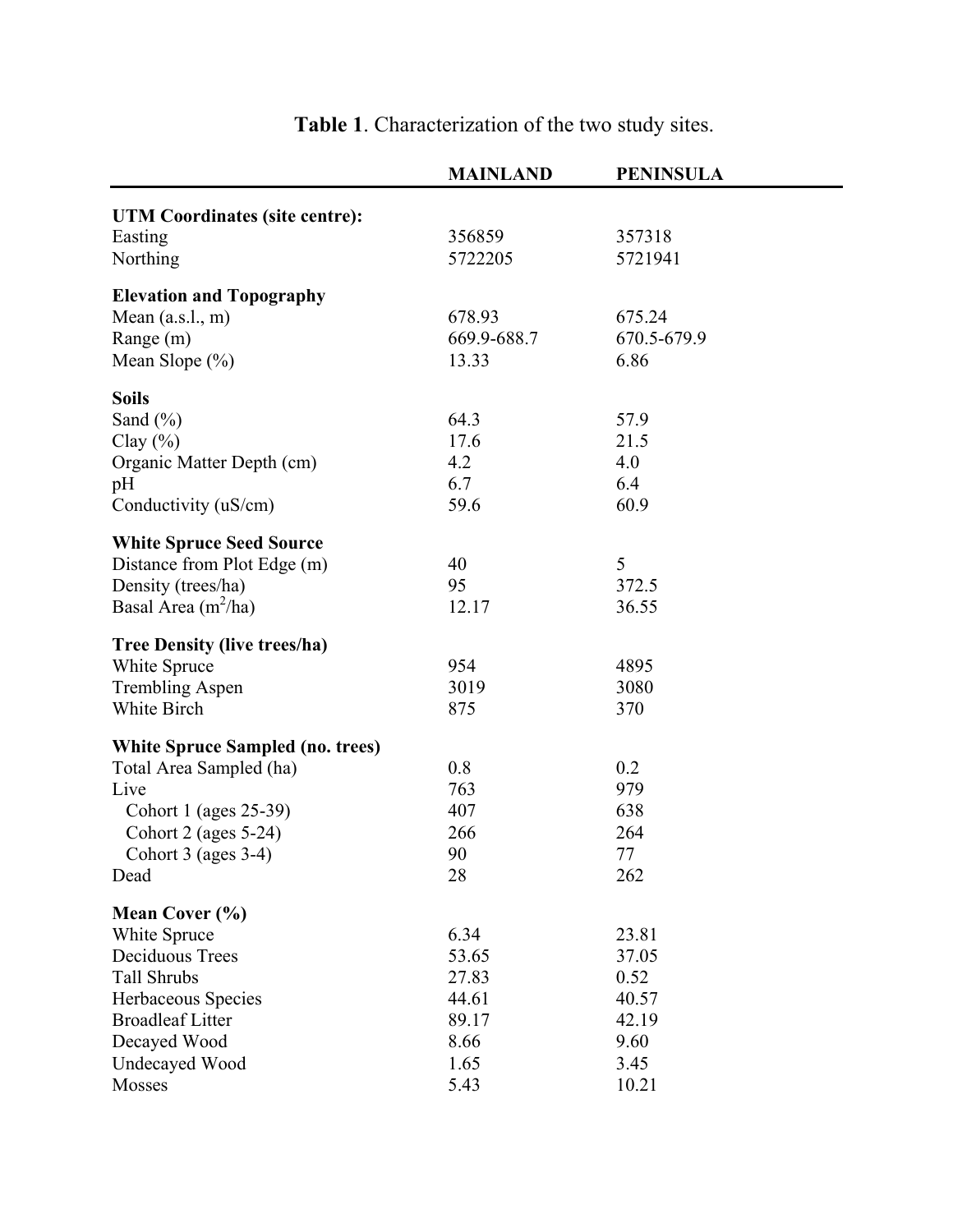#### **DATA ANALYSIS**

#### **Temporal Patterns of White Spruce Recruitment**

Tree ring counts taken from the base of each tree were used to construct age distributions for live white spruce trees. For synoptic purposes three cohort classes were recognized: cohort 1  $=$  initial cohort (ages 25-39); cohort 2 = intermediate cohort (ages 5-24); cohort 3 = recently established (ages 3 and 4). No seedlings < 3 years old were found.

#### **Spatial Patterns of White Spruce Recruitment**

Three sets of variables are of interest in predicting white spruce recruitment into the plots: (1) distance to, and density of, seed source; (2) biotic variables, including deciduous tree, shrub, herb, and moss cover/abundance; (3) environmental variables, including elevation, slope, soil factors, and seedbed characteristics. Exploratory analyses indicated strong intercorrelations among variables in both the biotic and environmental data sets, at both sites. Principal component analysis (PCA, correlations on log-transformed data) was therefore employed to create single-variable (principal component) "gradients" of biotic and environmental variation for the two sites. For both sites, the principal environmental gradient was one of increasing soil moisture and nutrient availability. At the MAINLAND site, the principal biotic gradient was one of increasing cover/abundance of beaked hazelnut and trembling aspen. At the PENINSULA site (which lacked beaked hazelnut), the biotic gradient reflected increasing trembling aspen cover/abundance.

Distance to seed source is clearly a spatial variable. Spatial dependence may also characterize the biotic and environmental data, since both study sites were sampled using a regular grid of plots (Legendre and Legendre 1998). Prior to determining which variables best predict white spruce recruitment, the degree of spatial autocorrelation of the variables must be determined. Mantel tests (Manly 1991) were performed to determine the degree of spatial autocorrelation in white spruce abundance in each cohort (log-transformed), the biotic gradient, and the environmental gradient. The Mantel test determines the correlation between two association matrices: the "ecological" matrix (e.g. white spruce abundance in plots), and a matrix containing reciprocals of interplot distances. A negative correlation between the ecological matrix and the reciprocal distance matrix indicates that adjacent plots have similar values and are therefore positively spatially autocorrelated. Significance of the Mantel test was determined using a randomization test (999 randomizations were performed).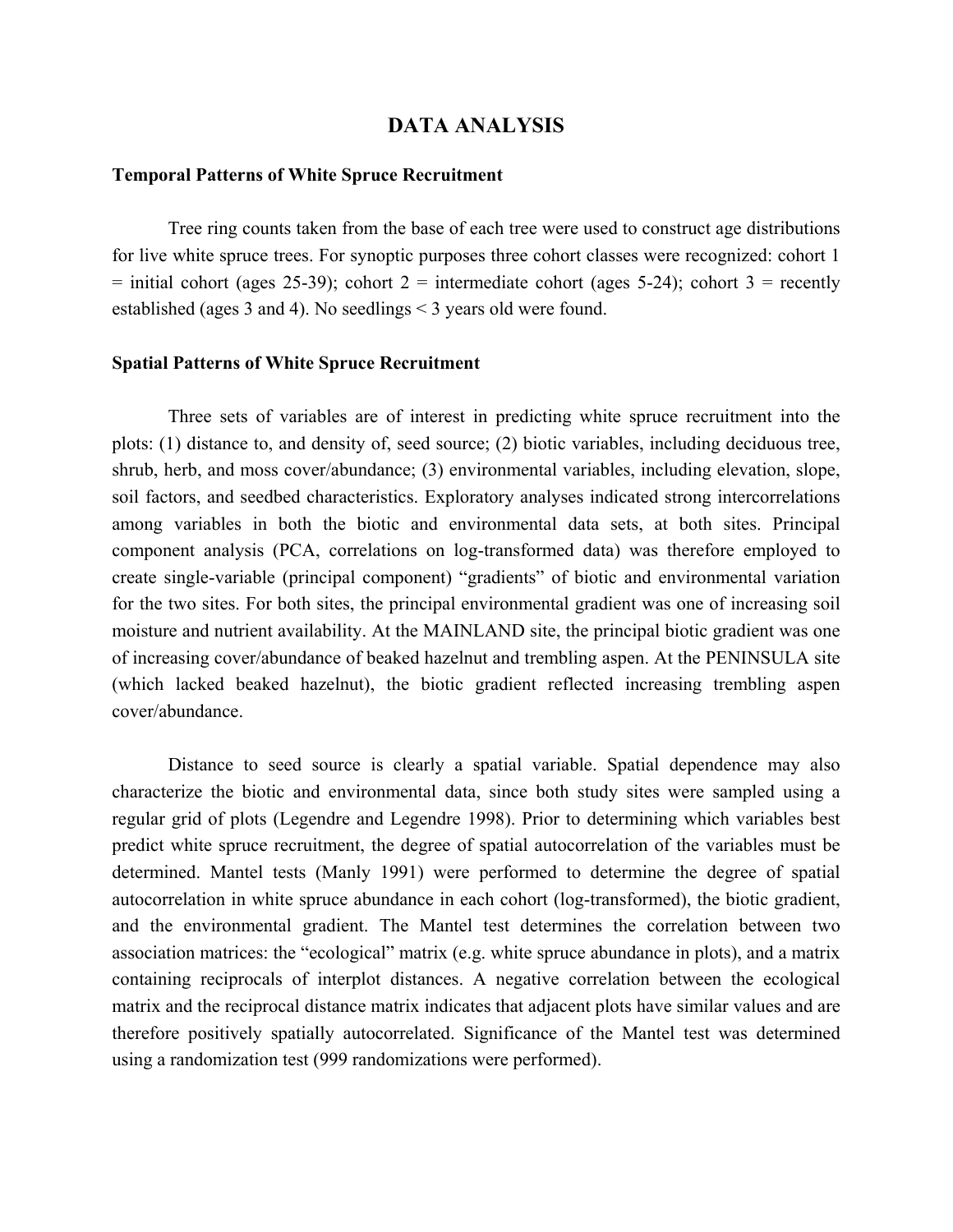Because most of the variables proved to be significantly spatially autocorrelated, partial Mantel tests were performed to determine correlations between spruce abundance and various predictor variables, after removing spatial effects. A positive correlation between the variation of two variables, after accounting for geographic location, suggests that the two variables are associated over and above the confounding spatial effects (Legendre and Legendre 1998).

Regression analysis is commonly employed to predict a dependent variable (white spruce abundance) using one or more predictor variables (distance from seed source, biotic and environmental gradients). However, standard regression modelling is inappropriate when data are spatially autocorrelated. To overcome this problem, we used spatial location as a predictor variable in multiple regression analysis (Preisler et al. 1997). Partial regression analyses were also performed to partition the variation in white spruce abundance attributable the spatial, biotic and environmental variables (Legendre and Legendre 1998).

#### **Growth and Suppression of White Spruce**

For trees > 1.4 m in height, the difference in the number of tree rings at the base and at 1.25 m height was used to determine height growth rates (i.e. the number of years to achieve a height of 1.25 m). The heights (log-transformed) of all trees from both sites were regressed against their ages (log-transformed) to model height growth rates of white spruce. The regression was forced through the origin (corresponding to a height of 1 cm in the first year). The resulting power-law relationship:

$$
log [height, cm] = 1.609 log [age, yrs]
$$

was used to determine the proportion of suppressed white spruce as a function of age. Specifically, an aged tree that has not reach its predicted height (based on the power-law relationship) was considered suppressed.

#### **RESULTS**

#### **Temporal Pattern of White Spruce Recruitment**

The two study sites are approximately 260 m from one another, were burned by the same fire, are both close to the lakeshore, and shared other similarities (**Table 1**). However, white spruce recruitment was approximately five-fold higher at the PENINSULA site (4895 live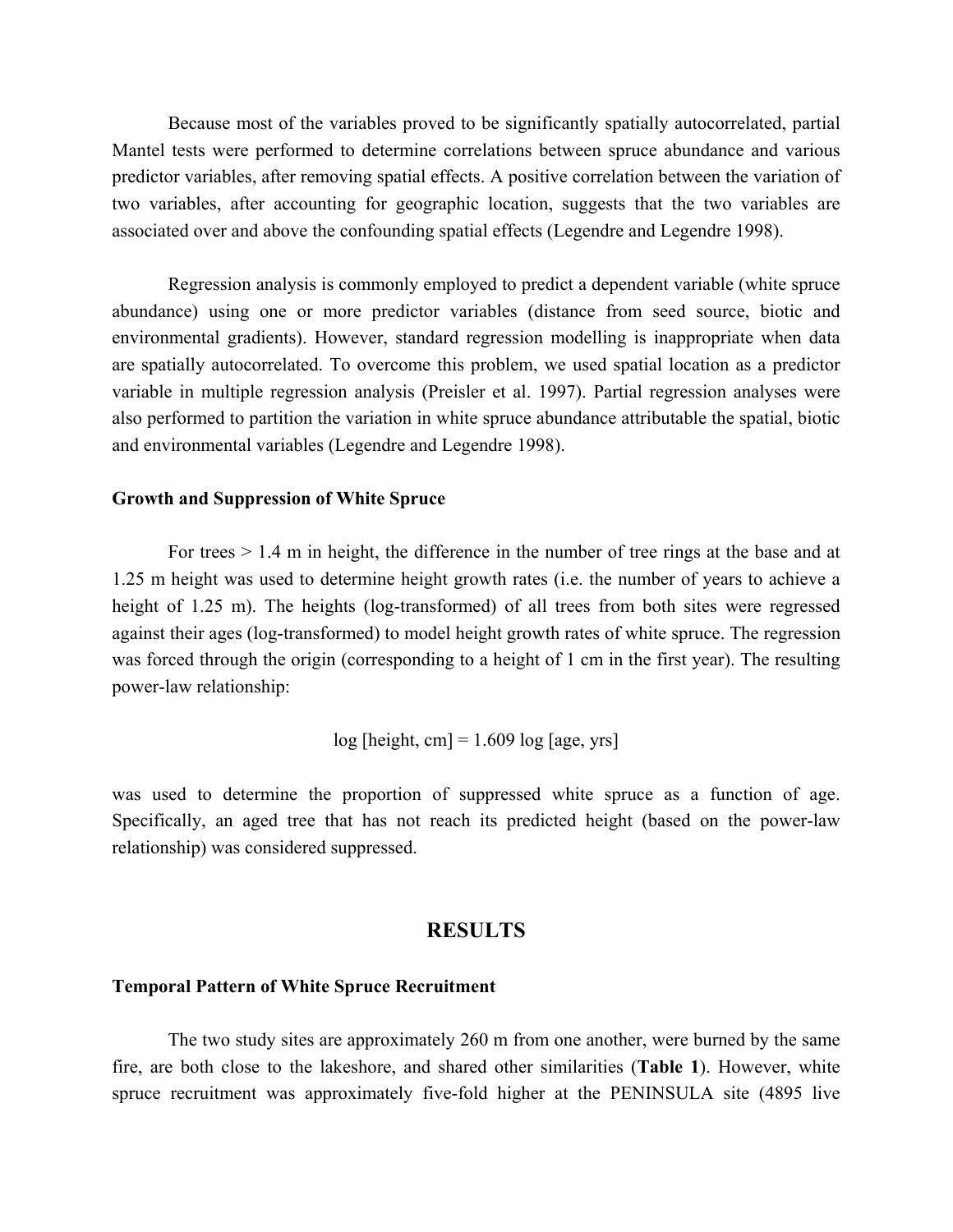trees/ha, vs. 954 live trees/ha at the MAINLAND site). This is presumably attributable to the much higher density of white spruce seed source immediately adjacent to the PENINSULA site. However, the proportion of live spruce was higher at the MAINLAND site (96%) than the PENINSULA site (79%), indicating that higher density of white spruce recruitment results in increased density-dependent mortality (Lieffers et al. 1999; Messier et al. 1999). This is confirmed by examining mortality (the percentage of dead trees) as a function of total plot density of white spruce. Plots with  $\leq 12$  trees per 10 x 10 m had  $\leq 5\%$  mortality, while plots with  $> 80$  trees per 10 x 10 m had approximately 30% mortality. It should be noted that mortality of seedlings went undetected, and fallen dead trees that had began to decay were not enumerated. It is therefore likely that mortality is underestimated, particularly in dense plots.

Although total recruitment was higher on the PENINSULA site, the two sites show similar overall patterns of temporal recruitment (**Figure 2**). Both sites had a large cohort of four year old seedlings (cohort 3), possibly resulting from a recent mast year. At both sites, the majority of white spruce established between 5 and 14 years post-fire (cohort 1). However, recruitment was greater at the PENINSULA site during this period (coefficient of variation CV = 27.41%), while at the MAINLAND site recruitment was more continuous ( $CV = 35.97\%$ , cohort 3 excluded). The cumulative frequency distribution (cohort 3 excluded) confirms these trends (**Figure 3**). At the MAINLAND site, 53% of trees belonged to the first cohort, 35% to the second cohort, and 12% to the third cohort. By contrast, at the PENINSULA site 65% belong to the first cohort, 27% to the second cohort, and 8% to the third cohort.

#### **Spatial Pattern of White Spruce Recruitment**

#### *Distance to Seed Source*

Distance from seed source is not important in determining recruitment of the first cohort, but has a greater effect on the second cohort (**Figure 4a**). The absence of a significant distance effect immediately post-fire suggests that fire severity may have been low, such that some seed source trees did not immediately succumb to the fire and were able to reseed these areas. Overall, seed source distance had less of an effect on recruitment at the PENINSULA site, which may be attributable to it having a denser and more proximate seed source stand.

#### *Biotic Gradient*

At the MAINLAND site, white spruce recruitment was significantly greater in areas with higher white birch and moss cover, and lesser amounts of trembling aspen and beaked hazelnut (**Figure 4b**). By contrast, at the PENINSULA site white spruce recruitment is not correlated with the biotic gradient. This may reflect greater vegetation uniformity at the PENINSULA site, and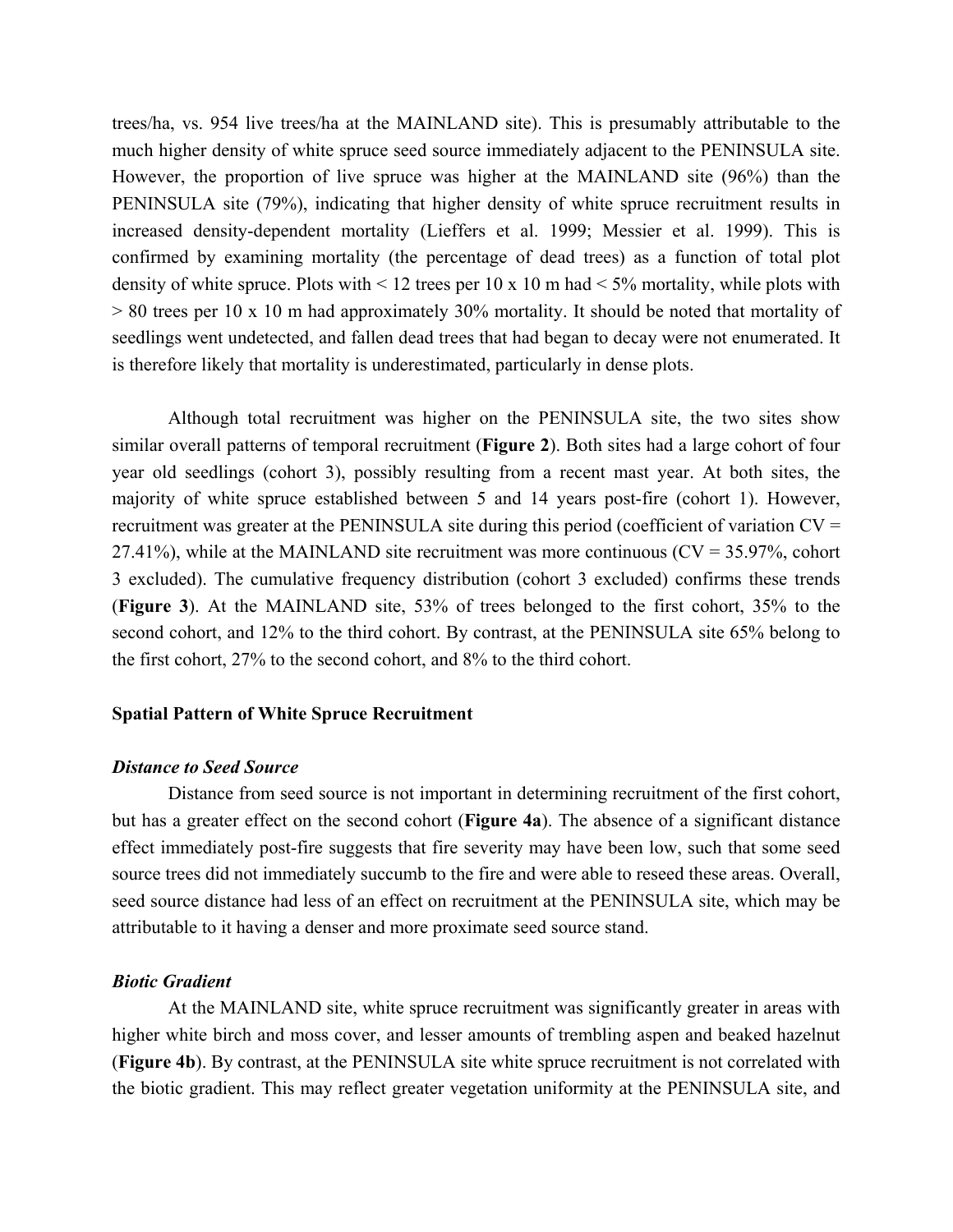the absence of beaked hazelnut. The MAINLAND site, by contrast, was characterized by alternating low and high-density areas of beaked hazelnut and aspen. The results indicate that white spruce recruitment is much lower in areas of high cover of beaked hazelnut and/or aspen.

#### *Environmental Gradient*

Recruitment of white spruce cohort 2 is greater in moister, nutrient-richer areas, particularly at the MAINLAND site (**Figure 4c**). This trend is less apparent for cohort 1 at either site, however, suggesting that immediate post-fire establishment of white spruce is less affected by edaphic conditions.

#### *Spatial Autocorrelation*

All variables at the MAINLAND site were significantly and positively autocorrelated (**Table 2**). By contrast, at the PENINSULA site only the environment and cohort 2 abundance were significantly positively autocorrelated. The absence of spatial autocorrelation for the biotic data at the PENINSULA site is not surprising, since there was limited floristic variation among plots at this site. The lack of significant autocorrelation of cohort 1 at the PENINSULA site confirms that limited role that seed source distance played at this site.

#### *Correlations Among Variables After Removing Spatial Effects*

At the MAINLAND site, significant positive correlations were found between white spruce recruitment (cohorts 1 and 2) and both the biotic and environmental gradients, after removing spatial effects (**Table 2**). These results indicate that over and above spatial effects (i.e. distance to seed source), white spruce recruitment of cohorts 1 and 2 is dependent on both biotic and environmental variation among plots.

At the PENINSULA site, recruitment of cohort 1 is not significantly correlated with either biotic or environment gradients, after removing spatial effects (**Table 2**). There is, however, a tendency towards positive correlation between biotic variation and cohort 1 abundance ( $P = 0.074$ ). By contrast, variation in cohort 2 abundance is positively correlated with both the biotic and environmental variation, again after removing spatial effects.

When the same variables used in these partial Mantel tests were examined using simple Mantel tests (i.e. without removing spatial effects), similar results were obtained (not presented). Thus spatial effects do not have a strong influence on the correlations between white spruce abundance and biotic/environmental variation.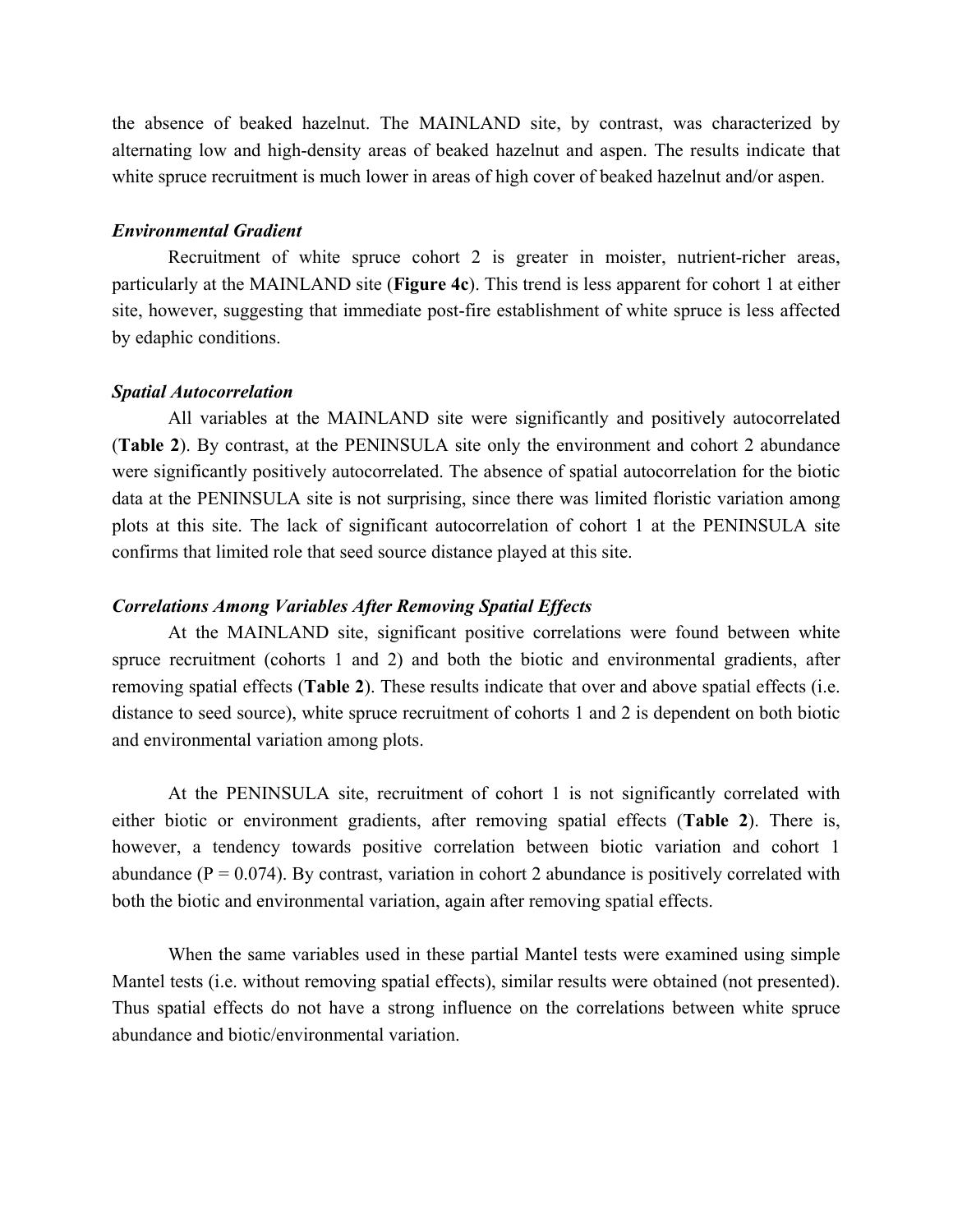#### *Multiple and Partial Regression Analysis*

Overall, the multiple regression analysis results are similar to those obtained using Mantel and partial Mantel tests (not shown). However, regression analysis considers all variables simultaneously rather than in pairs. At the MAINLAND site, white spruce abundance (both cohorts 1 and 2) is significantly predicted by biotic variation; in addition, cohort 2 abundance is also significantly predicted by distance to seed source. For the PENINSULA site, cohort 1 abundance cannot be predicted to any significant degree by any of the variables. By contrast, cohort 2 abundance is significantly predicted by both environmental variation and distance to seed source.

The partial regression results summarize the proportion of variation in white spruce abundance accounted for by each set of variables: spatial, biotic/environment, and their interaction (shared variation). At the MAINLAND site, biotic/environmental variables account for 15% of the variation in cohort 1 abundance, with spatial variables accounting for an additional 7.9% (total  $R^2 = 24.9$ %). Prediction is greater for cohort 2 (total  $R^2 = 39.4$ %), and spatial variables become more important than biotic/environmental variables (18.4% vs. 10.3%, with an additional 10.7% determined by the variation shared by the spatial and environmental variables). For the PENINSULA site, cohort 1 abundance cannot be predicted by any of the variables (total  $R^2 = 2.6\%$ ), whereas cohort 2 abundance is predicted by both biotic/environment (13.3%) and spatial (10.2%) variables (total  $R^2 = 25.5\%$ ).

The highest amount of variation in white spruce abundance explained by spatial and biotic/environmental variables was 39.4%, leaving > 60% unexplained. Asselin et al. (2001) obtained similar results, and suggested that the high proportion of unexplained variation may reflect unmeasured variables (e.g. seedbed conditions at time of germination, light levels, humidity, soil temperatures, depth of the organic layer, nutrient availability, interspecific competition) as well as stochastic variation (see also Greene and Johnson 2000).

#### *Summary of Results*

A synopsis of results from the Mantel test, multiple regression, and partial regression analyses is presented in **Table 3**. Spatial effects (distance from seed source) are unimportant in explaining cohort 1 recruitment at both sites, but are important in predicting cohort 2 recruitment. Biotic variables are important in predicting recruitment of both cohorts at the MAINLAND site, with little recruitment occurring in plots with high cover/abundance of beaked hazelnut and trembling aspen. Environmental variables are less important, but there is a tendency for recruitment to be greater on moister, more nutrient-rich substrates. At the PENINSULA site, no variables are able to predict cohort 1 recruitment. For cohort 2, the most important predictor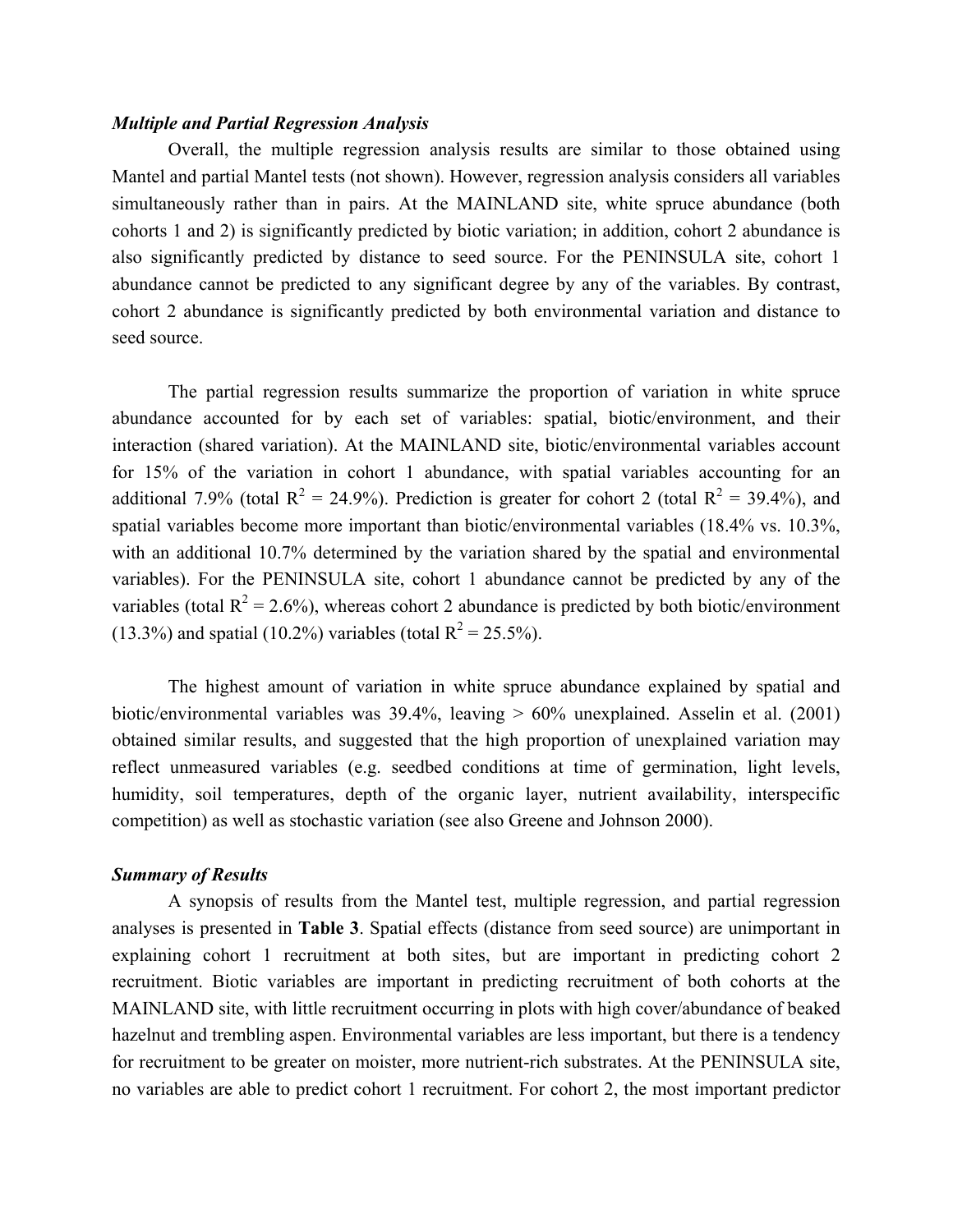of recruitment is the environment, with greater recruitment occurring on moist, nutrient-rich substrates.

#### **Growth and Suppression of White Spruce**

There is a great deal of variability in white spruce heights for trees of similar age (**Figure 5**), suggesting that the past and present growing environment has a strong effect on tree height. Variability in height increases as trees grow older as a result of the divergence of individual trees towards either a "suppressed" or a "free to grow" state, depending on light availability and other environmental conditions. On average, white spruce individuals  $> 1.4$  m in height took approximately 12 to 13 years to grow to 1.25 m in height at both the PENINSULA and MAINLAND sites.

Power-law (log-log) regressions of height as a function of age fit the data well ( $R^2 = 87\%$ ) for the MAINLAND, and 89% for the PENINSULA). The power-law growth model derived by regressing height against age for all trees (i.e. pooled data from the MAINLAND and PENINSULA sites) is shown in **Figure 6**, together with mean heights from the empirical data. In the model, one year old trees are assumed to be 1 cm in height. This model predicts that, in an unsuppressed state, white spruce reaches a height of 1.25 m by age 20. This is confirmed by both Eis (1967) and our empirical data, which indicates that over 97% of the tallest trees aged in this study (those  $> 1.4$  m in height, 51% of the total number aged) reached a height of 1.25 m by age 20. Thus the model is rather conservative, and we are confident that any tree occurring below the modelled regression line is almost certainly suppressed.

At both sites, the proportion of suppressed trees is low for early-establishing trees (cohort 1, ages 25-39), but increases considerably for later-recruiting (cohort 2) trees (**Figure 7**). Thus trees that established soon after the fire have experienced much better growing conditions. Over time, competition from shrubs and an established tree canopy increases, and seedbed conditions become less favourable, resulting in a higher proportion of suppressed trees. The proportion of suppressed cohort 2 trees is greater at the MAINLAND site, perhaps reflecting strong competition from beaked hazelnut (which is absent from the PENINSULA site).

**Table 2**. Mantel and partial Mantel correlations (*r*) and associated probability values (*P*). Mantel tests are correlations between variables and spatial position (negative values indicate a positive autocorrelation). Partial Mantel tests are correlations between variables after removing spatial effects.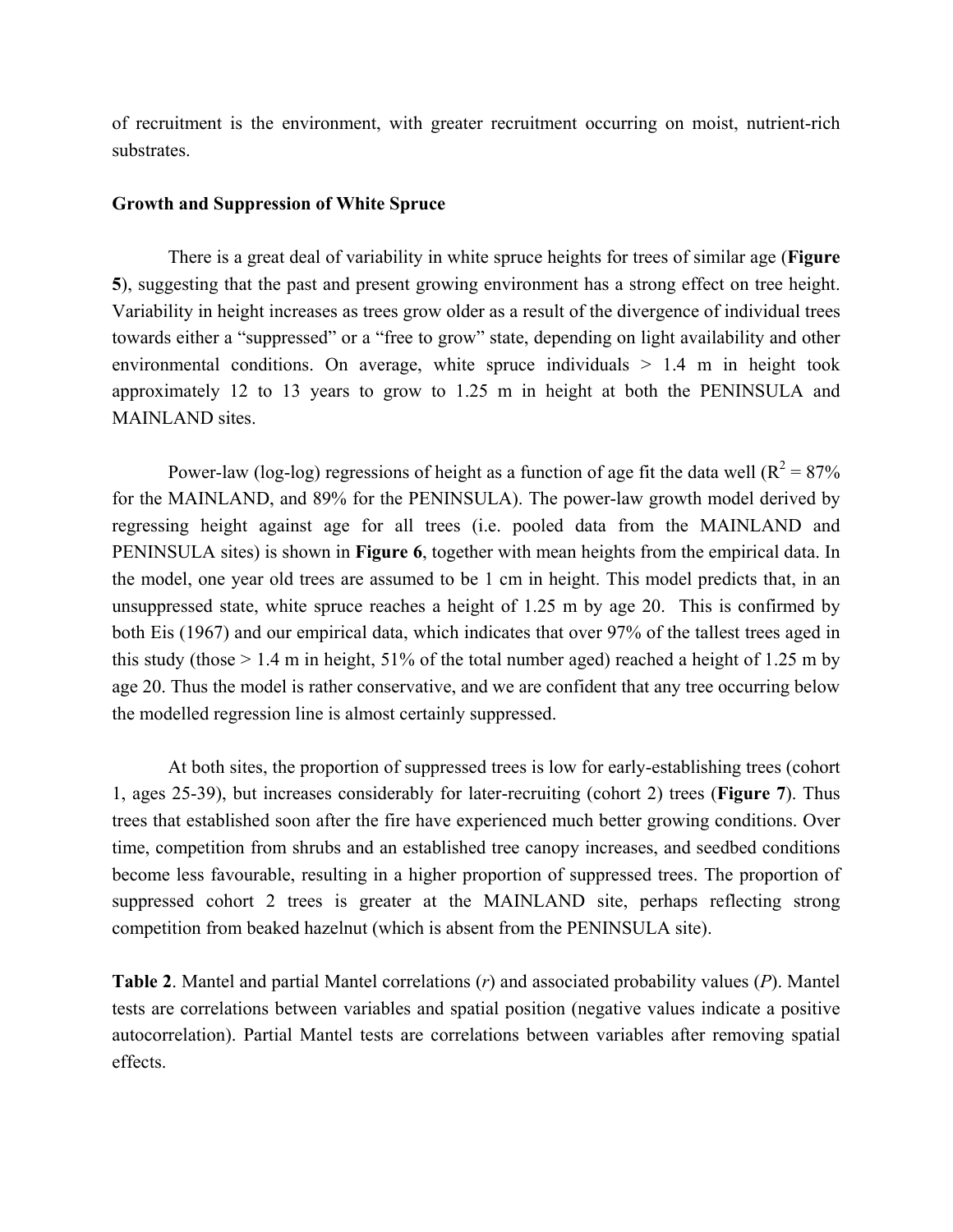|                                       | <b>MAINLAND</b> |                | <b>PENINSULA</b> |                |  |
|---------------------------------------|-----------------|----------------|------------------|----------------|--|
|                                       | r               | $\overline{P}$ | r                | $\overline{P}$ |  |
| <b>Mantel Tests</b>                   |                 |                |                  |                |  |
| <b>Biotic Gradient</b>                | $-0.052$        | 0.028          | $-0.036$         | 0.120          |  |
| <b>Environmental Gradient</b>         | $-0.111$        | 0.001          | $-0.073$         | 0.007          |  |
| White Spruce Abundance, Cohort 1      | $-0.102$        | 0.002          | $-0.042$         | 0.071          |  |
| White Spruce Abundance, Cohort 2      | $-0.113$        | 0.001          | $-0.084$         | 0.001          |  |
| <b>Partial Mantel Tests</b>           |                 |                |                  |                |  |
| Cohort 1 x Biotic Gradient            | 0.104           | 0.012          | 0.111            | 0.074          |  |
| Cohort 1 x Environmental Gradient     | 0.094           | 0.023          | 0.004            | 0.465          |  |
| Cohort 2 x Biotic Gradient            | 0.092           | 0.072          | 0.181            | 0.017          |  |
| Cohort 2 x Environmental Gradient     | 0.133           | 0.019          | 0.094            | 0.054          |  |
| <b>Environment x Biotic Gradients</b> | 0.034           | 0.285          | 0.052            | 0.187          |  |

**Table 3**. Synopsis of the relative importance of spatial, biotic and environmental variables in predicting white spruce abundance (cohorts 1 and 2) at the two study sites. Codes:  $-$  = unimportant;  $1 =$  minor importance;  $2 =$  intermediate importance;  $3 =$  most important. Values are based on results of the Mantel, partial Mantel, multiple regression, and partial regression results.

|               | <b>MAINLAND</b> |          | <b>PENINSULA</b>         |          |  |
|---------------|-----------------|----------|--------------------------|----------|--|
| Variable      | Cohort 1        | Cohort 2 | Cohort 1                 | Cohort 2 |  |
|               |                 |          |                          |          |  |
| Spatial       | $\ast$          | ***      | $\overline{\phantom{0}}$ | **       |  |
| <b>Biotic</b> | ***             | ***      | $\overline{\phantom{0}}$ | $\ast$   |  |
| Environmental | **              | **       | $\overline{\phantom{0}}$ | ***      |  |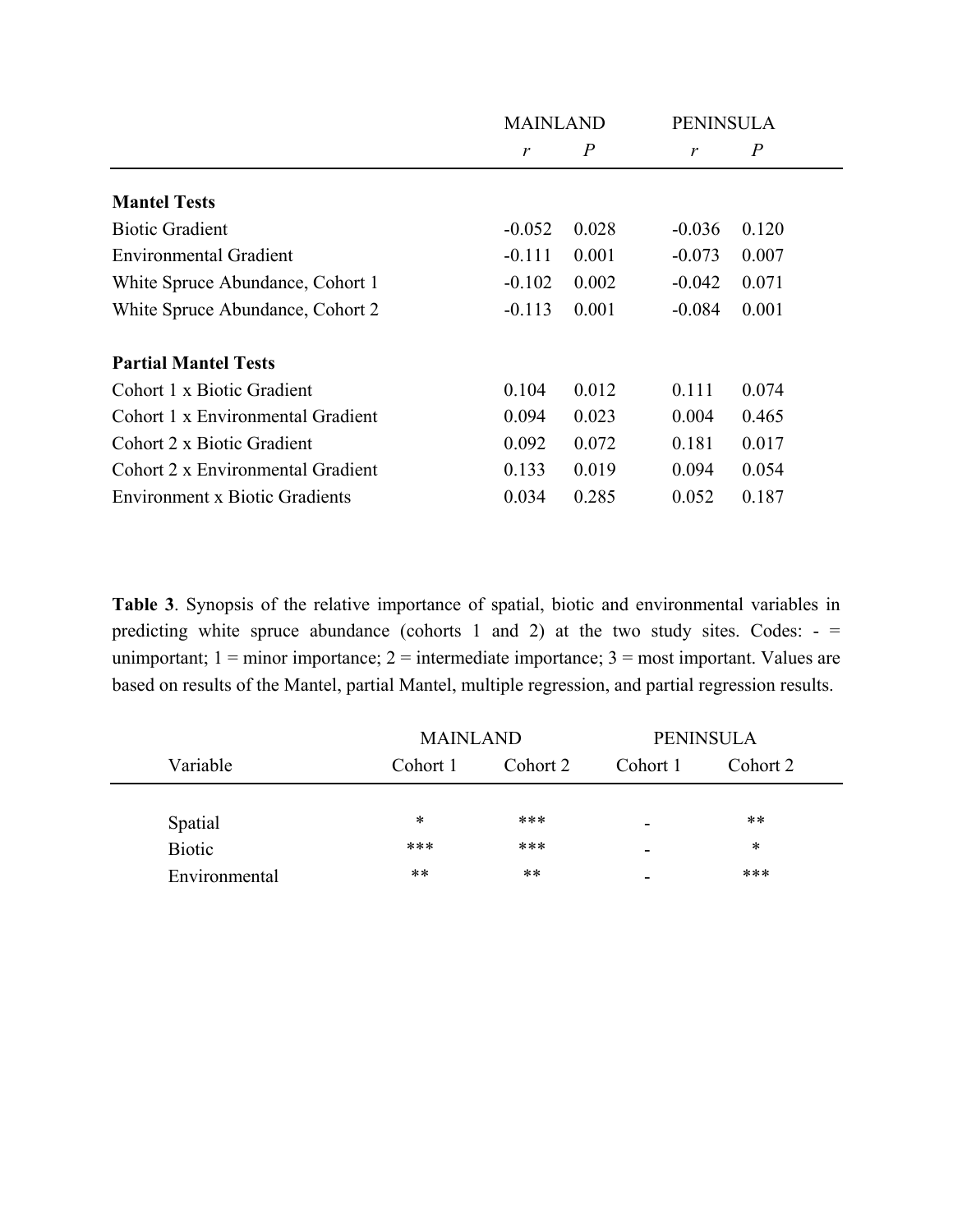

**Figure 2.** Age histograms for (a) MAINLAND site,  $n = 673$ ; (b) PENINSULA site,  $n = 979$ .



**Figure 3**. Cumulative age distributions (time since fire, years) for the MAINLAND and PENINSULA sites (excluding individuals  $<$  5 years old).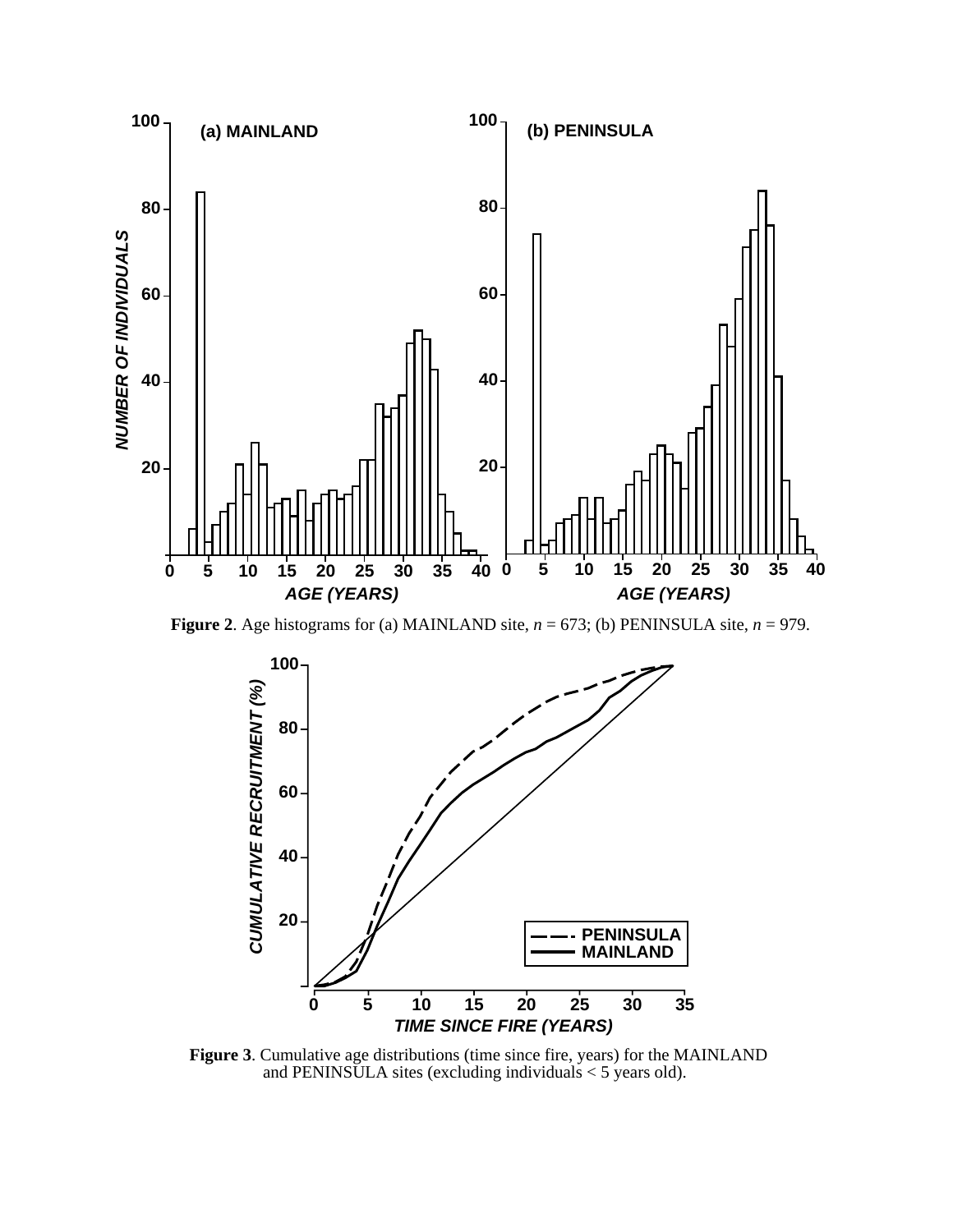

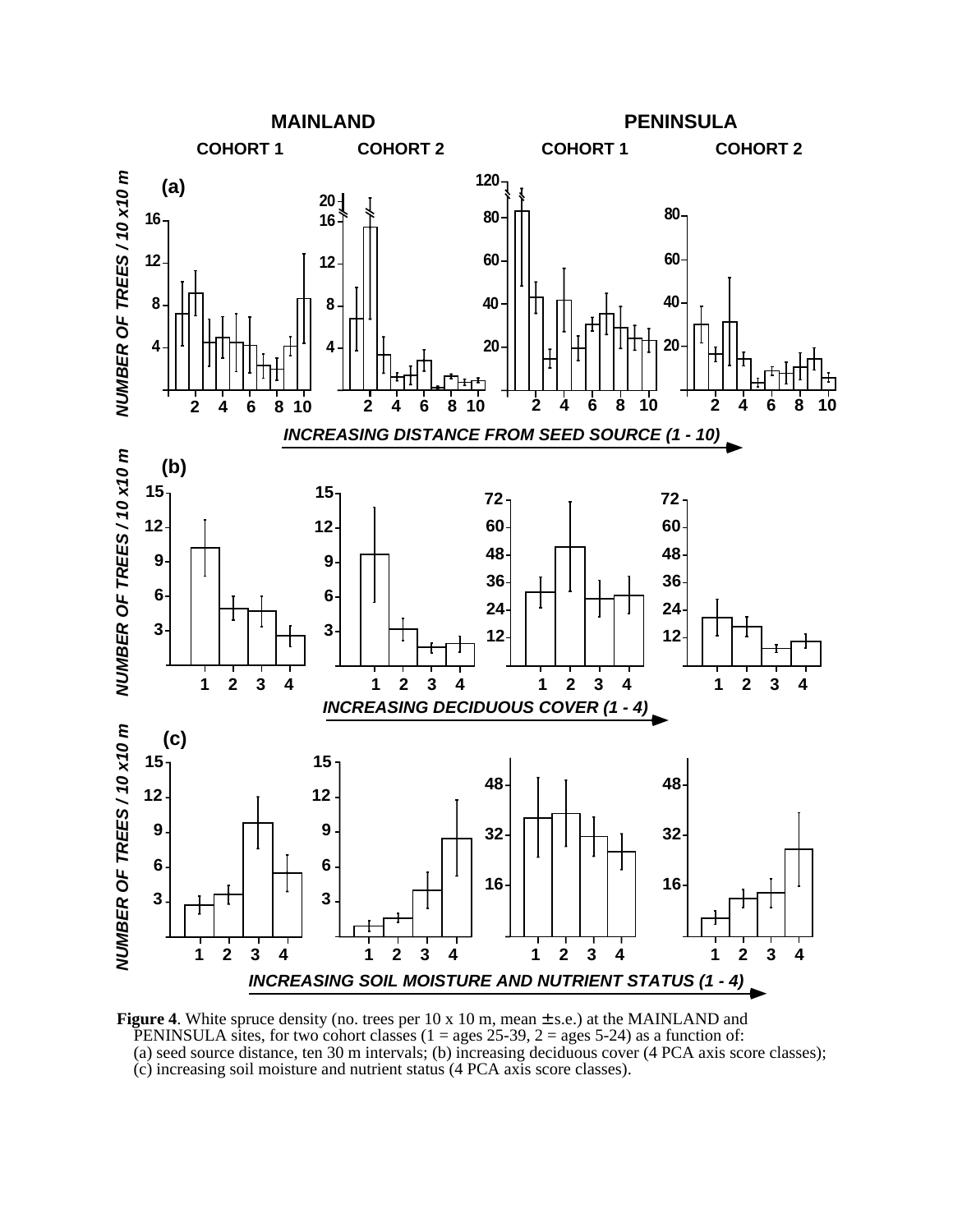

**Figure 5**. Height (m) as a function of age (years) for: (a) MAINLAND site,  $n = 763$ ; (b) PENINSULA site,  $n = 797$ . Data are fit to a power-law model.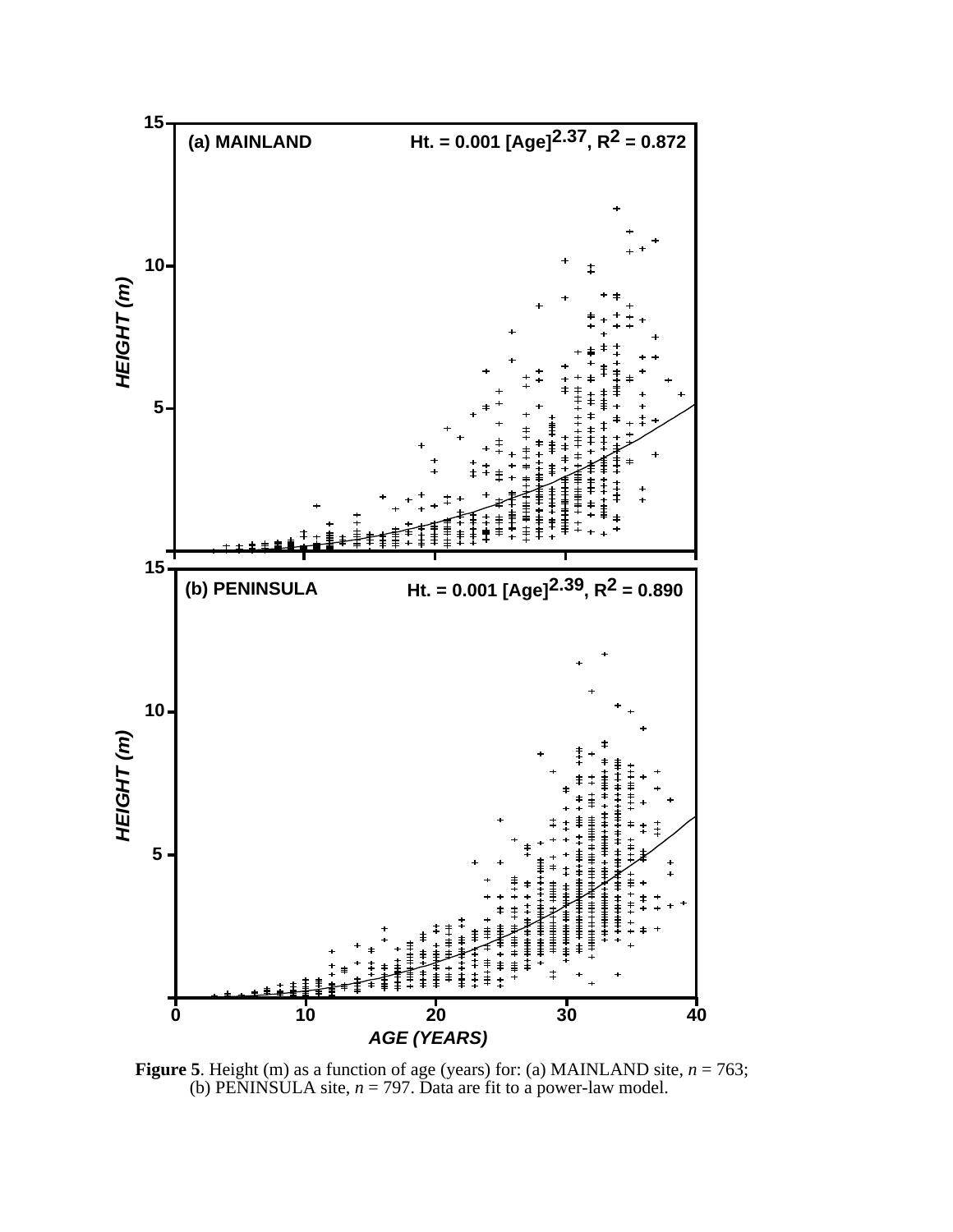

**Figure 6**. Suppression model for white spruce. The solid line is power-law regression. Circles denote observed mean heights for each age class.



**Figure 7**. Percentage of suppressed trees as a function of age class, for (a) MAINLAND site; (b) PENINSULA site. Suppression is defined using the model given in Figure 6. Values in italics are the number of trees in each age class.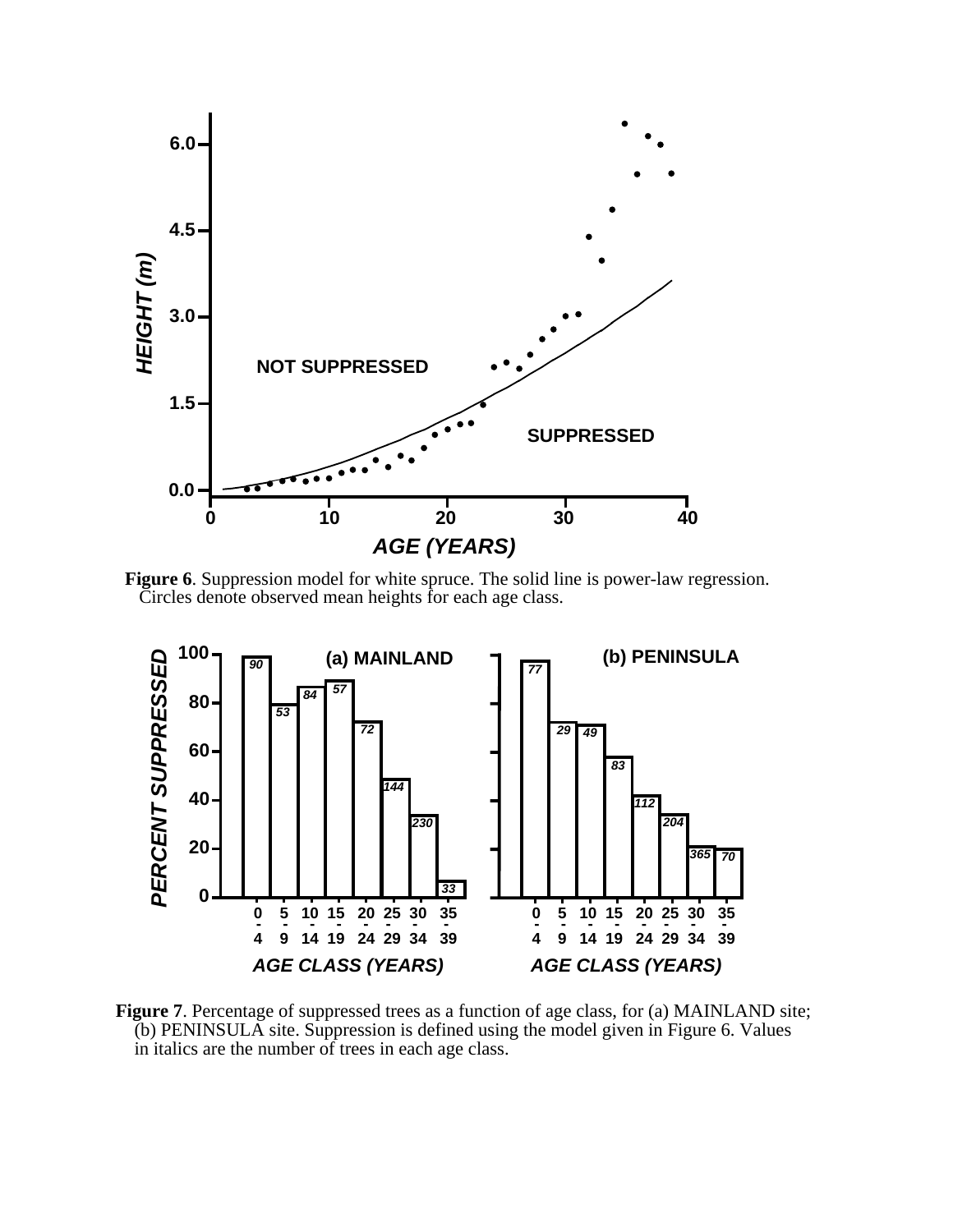#### **DISCUSSION**

#### **Temporal Patterns of White Spruce Recruitment**

Our results indicate a 4-5 year delay in post-fire white spruce recruitment, which is in agreement with a number of other studies (Bergeron and Charron 1994; Youngblood 1995; Lieffers et al. 1996a; Galipeau et al. 1997). Using cross-dating techniques, Bergeron and Charron (1994) found a five-year delay in post-fire white spruce recruitment. In another Quebec study, initial recruitment was found to occur 10 to 25 years post-fire, with a second wave of recruitment occurring 40-50 years post-fire and sporadic recruitment thereafter (Galipeau et al. 1997). Mixedwood stands in Alberta show highly variable patterns of white spruce recruitment, with some stands displaying a "flush" of recruitment (lasting 15 to 20 years), and others more continuous recruitment lasting up to 80 years (Lieffers et al. 1996a).

Peters et al. (2002) provide evidence that static white spruce age structures must be interpreted with caution. They note that white spruce may grow slowly in the first few years, making it difficult to view early rings in older trees. In addition, they found that slowly-growing (suppressed) trees may be missing rings. While acknowledging that these problems may be relevant to our study, we note the following:

- 1. Trees in our study are much faster-growing (unsuppressed), thus minimizing the problem of missing rings and the detection of early rings (Peters et al. 2002). In their northern Alberta sites, Peters et al. (2002) found that "only trees aged 34 years old and older had mean heights exceeding 1.3 m" which suggests that their trees were strongly suppressed. By comparison, trees in our cohort class 1 (estimated ages 25-39) were much taller: mean height is 3.81 m, and 93.4% are at least 1.3 m in height (*n* = 1045, data pooled over the two sites).
- 2. Even after correcting for age discrepancies, Peters et al. (2002) found continuous recruitment in their 38 year-old stands: indeed, only 16% of their aged trees established in the first year. Thus correcting for potential age "bias" does not substantially alter the overall interpretation of temporal recruitment patterns, even for very slow-growing trees.

Thus, while acknowledging that our estimates of tree age may be slightly biased (on the order of a few years), we are confident that our results give a clear and accurate picture of temporal recruitment patterns in our sites.

Delays in post-fire recruitment may be attributable to poor seed production (non-masting years) immediately post-fire, with substantial recruitment occurring only in the first mast year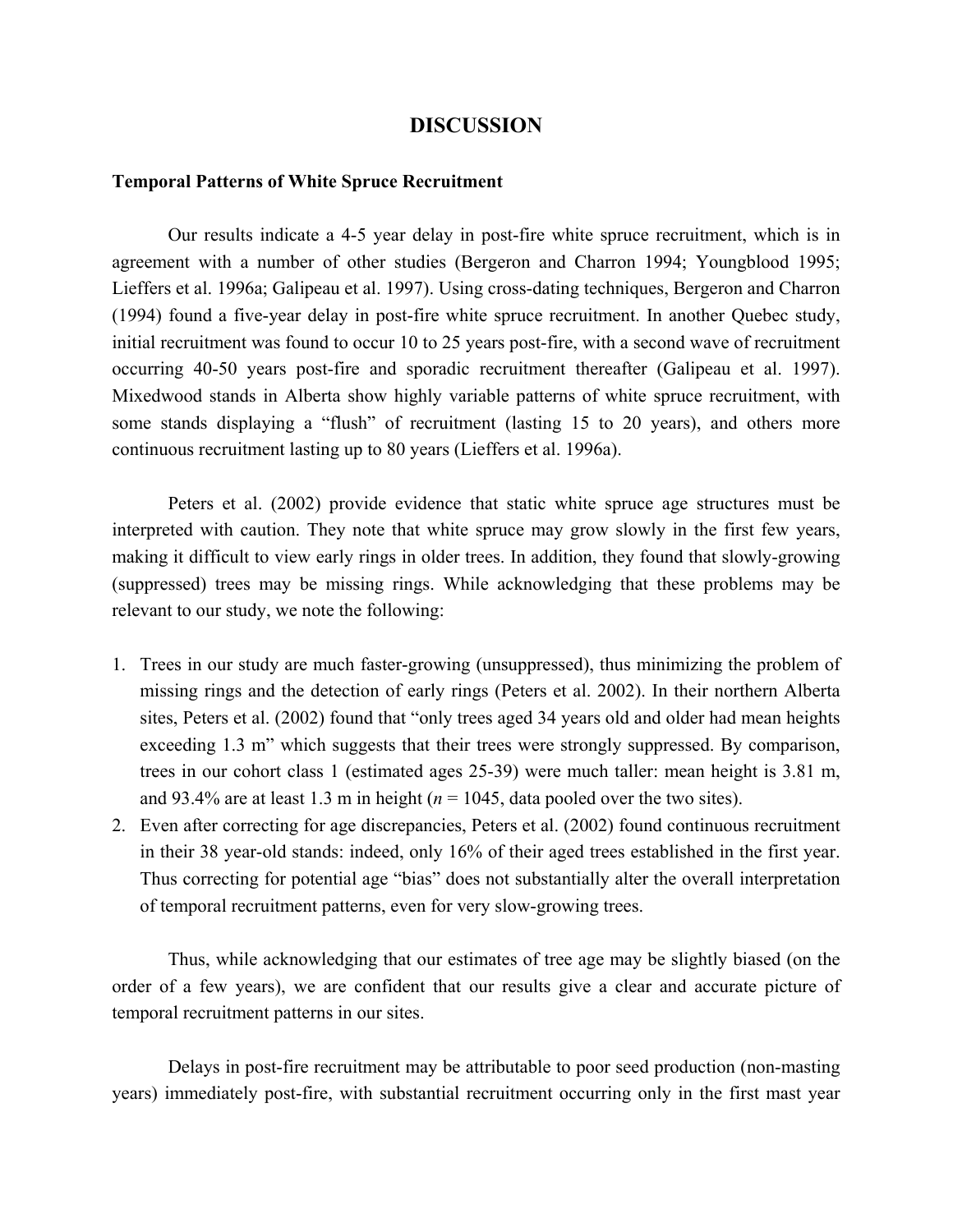following fire. White spruce masting records are not available for the Duck Mountains, but data from Riding Mountain National Park (south of Duck Mountain) indicate a moderate white spruce seed crop in 1962, but no seed crop in 1963 (Waldron 1965). Unusually cool summer weather in 1962 delayed seed dissemination until mid-September. These factors may account for the recruitment delay seen in our study sites.

Our results indicate that white spruce recruitment at both sites began to decline after approximately 15 years post-fire (see also Peters et al. 2002). Seed source proximity is often cited as the factor most limiting to conifer recruitment, especially when dispersal is into fullcanopy stands (Kneeshaw and Bergeron 1996; Galipeau et al. 1997; Greene and Johnson 2000; Asselin et al. 2001). Forest canopies act as physical barriers, and alter air currents. It seems likely that the number of seeds dispersing into the study sites declined over time as the aspen canopy developed (Stewart et al.1998).

Lieffers et al. (1996a) related periods of lower white spruce recruitment to decreased light availability under already-established white spruce. They observed shorter periods of recruitment in stands with higher spruce basal areas. Galipeau et al. (1997) found that white spruce recruitment declined 25 years post-fire, a result they attributed to increased competition from tall shrub and herbaceous species. Tall shrubs and herbs attenuate light, and produce broadleaf litter that inhibits seed germination and smothers established seedlings. Youngblood (1995) notes that white spruce seed will germinate in older stands, but poor seedbed conditions result in low survival rates and thus low perceived recruitment.

Temporal recruitment patterns of white spruce at the two sites differ somewhat. The PENINSULA site has much higher recruitment (4510 trees/ha, vs. 841 trees/ha at MAINLAND), and a higher proportion of individuals established as the first cohort (within 14 years post-fire): 71% at the PENINSULA site, versus 60% at the MAINLAND site (these values exclude seedlings < 5 years old). The low cover of tall shrubs (mostly beaked hazelnut), combined with a more proximate seed source, may have been more conducive to rapid and dense white spruce recruitment at the PENINSULA site (Youngblood 1995; Lieffers et al. 1996a).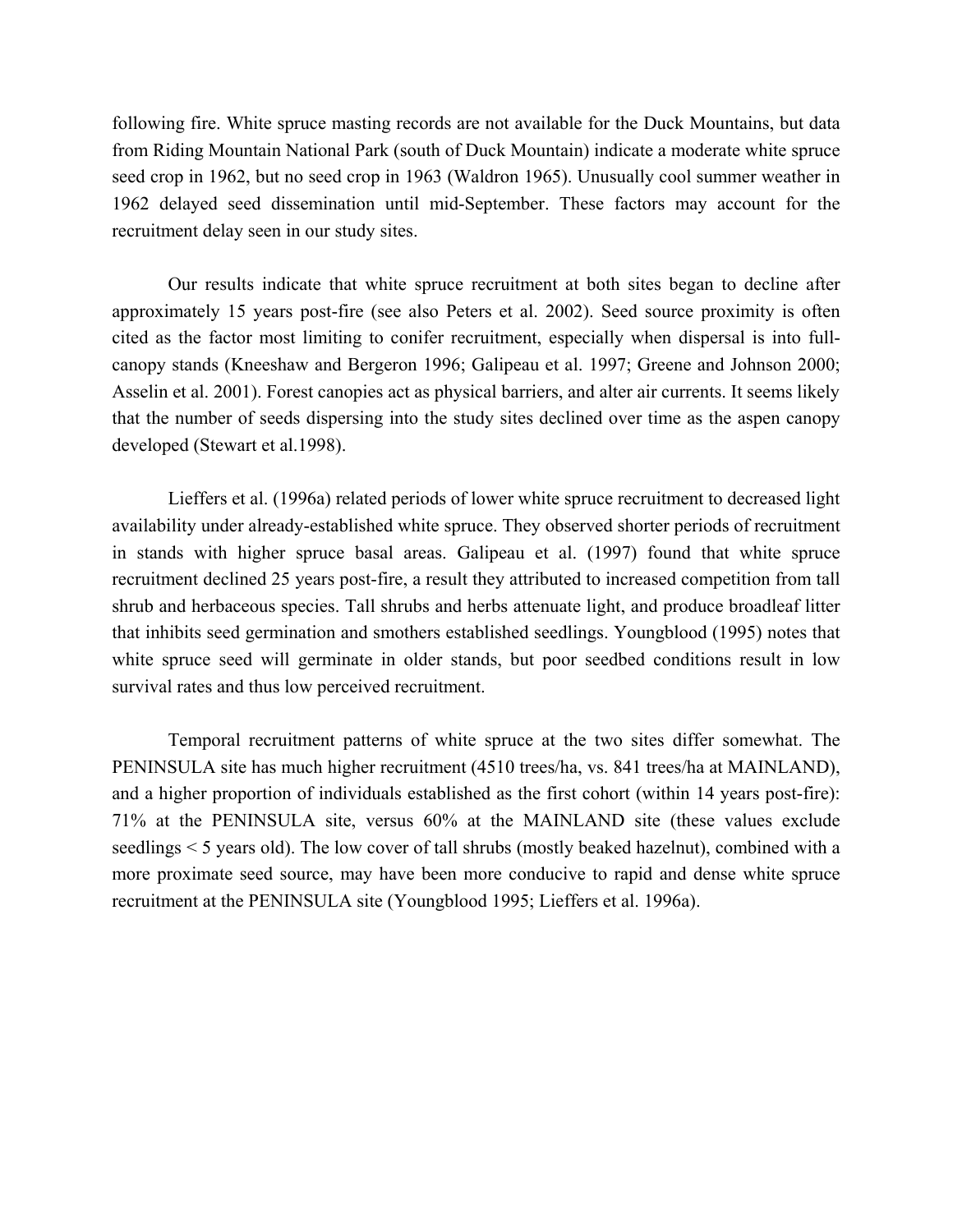#### **Spatial Patterns of White Spruce Recruitment**

#### *Distance to Seed Source*

A number of studies have demonstrated the importance of seed source proximity to postdisturbance recruitment of white spruce (e.g. Galipeau et al. 1997; Asselin et al. 2001). The majority of white spruce seed falls within a few tens of meters of the parent tree, although adequate dispersal for natural regeneration may occur up to 300 m (Dobbs 1976) and some regeneration occurs as far as 2000 m from a seed source (Galipeau et al. 1997). Our results indicate that density of the initial post-fire cohort is unaffected by distance to seed source (over a distance of 300 m), but that second cohort establishment occurs in areas nearer a seed source. This result may reflect the ability of seed to readily disperse into newly-burned sites, with dispersal becoming more limited once the aspen canopy develops (Stewart et al. 1998). It is possible that a few white spruce trees were only scorched by the fire, and survived long enough to disperse their seed into the sites immediately post-fire (Greene et al. 1999; Bergeron 2000). Indeed, a few mature white spruce with fires scars and burned lower branches were observed in the area between the two study sites.

#### *Environmental Factors Affecting Recruitment*

At both study sites, greater white spruce recruitment occurred in plots of higher soil moisture availability and nutrient status. White spruce regeneration occurs on various substrates, from sandy loams (Galipeau et al. 1997) to fine-textured clays (Kneeshaw and Bergeron 1996). The soils of our study sites are well-drained sandy loams that are subject to drying. This, coupled with a variable topography, supports the notion that soil moisture availability is an important factor at our sites.

#### *Biotic Factors Affecting Recruitment*

Compared to the PENINSULA site, the MAINLAND site had much higher cover of beaked hazelnut (mean =  $27.83\%$  vs. 0.52%) and more broadleaf litter (mean =  $89.17\%$  vs. 42.19%). The density of white spruce recruitment was strongly predicted by biotic variables only at the MAINLAND site, being much greater in plots with low cover of beaked hazelnut and broadleaf litter. This result, coupled with the unimportance of biotic variables in predicting recruitment at the PENINSULA site (where beaked hazelnut is rare), suggests that white spruce has difficulty establishing in areas where beaked hazelnut is abundant. Beaked hazelnut and other tall shrubs limit white spruce establishment and growth by attenuating light (Buckman 1964; Lieffers and Stadt 1994; Kneeshaw and Bergeron 1996; Messier et al. 1998), and by increasing the amount of smothering deciduous leaf litter (Kneeshaw and Bergeron 1996; Lieffers et al. 1996a; Delong et al. 1997; Galipeau et al. 1997). Furthermore, broadleaf litter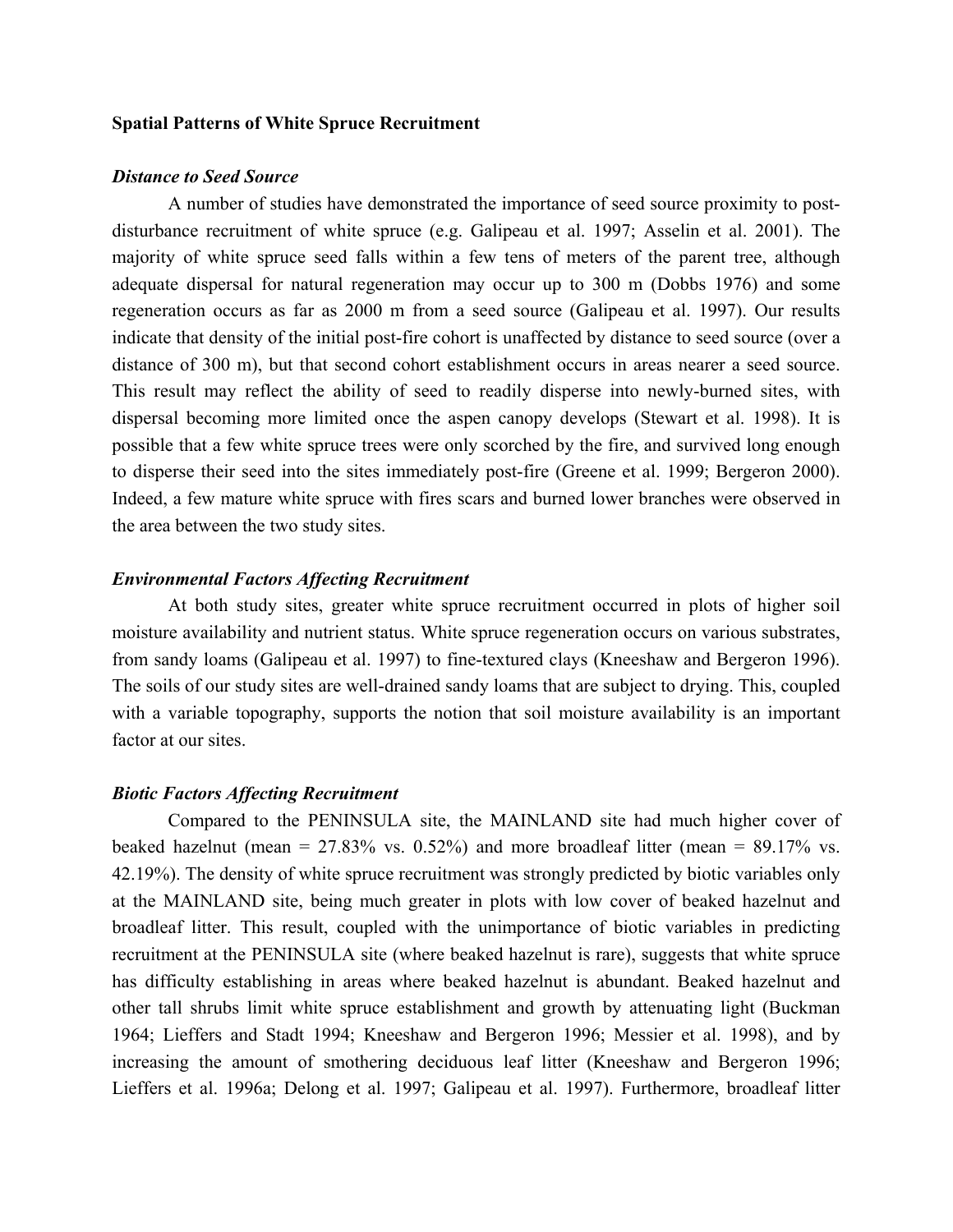inhibits white spruce germination and establishment by forming a mechanical barrier of low moisture holding capacity.

#### **Growth and Suppression of White Spruce**

There is much variability in white spruce heights for trees of a given age, at both study sites. Light availability strongly affects the growth rates of understory conifers occurring beneath an established forest canopy (Lieffers et al. 1996a; Aubin et al. 2000), but the spatial and temporal dynamics of light availability are complex and very difficult to quantify in developing forest stands. Indeed, the effects of competition (for light, nutrients and water) are cumulative, and therefore have strong long-term impacts on tree growth (Jobidon 2000).

While few of the early-establishing trees are growing in a suppressed state, the proportion of suppressed trees increases considerably for later-establishing individuals. Early-establishing white spruce are able to overtop the developing understory vegetation, and therefore are able to grow under light conditions adequate to maintain healthy growth. Above the shrub layer aspen canopies transmit 15 – 40% of ambient light, which is considered adequate for acceptable growth of white spruce saplings (Constabel and Lieffers 1996). Indeed, growth of white spruce under 40% light may be better than under full light conditions (Lieffers and Stadt 1994). By contrast, later-establishing individuals are subject to strong competition from both understory vegetation (tall shrubs and herbaceous plants) and a well-developed forest canopy (aspen and earlierestablishing individuals) . Under these low light conditions, white spruce is able to survive in a low-growth "suppressed" condition for several decades (Wright et al. 2000). The proportion of suppressed trees in the second cohort (ages 5-24) was much greater at the MAINLAND site (80%, vs. 55% for the PENINSULA site), suggesting the importance of beaked hazelnut cover in suppressing regenerating white spruce (DeGrandpre et al. 1993; Lieffers et al. 1996a). White spruce density is much higher at the PENINSULA site, however, and it is possible that laterestablishing individuals have simply acquired a taller, more slender growth form to compete for light with their intraspecific neighbours.

#### **MANAGEMENT APPLICATIONS**

In the past few decades, boreal forest managers have increasingly emphasized principles of sustainable forest management (Baskerville 1986; Bergeron et al. 1999). These principles include emulating natural processes and disturbances, operating within the natural limits of interstand variation, and considering ecological processes at all spatial scales (Burton et al. 1992; Lieffers et al. 1996b; Andison and Kimmins 1999; Oliver 1999; Harvey et al. 2002). Implicit in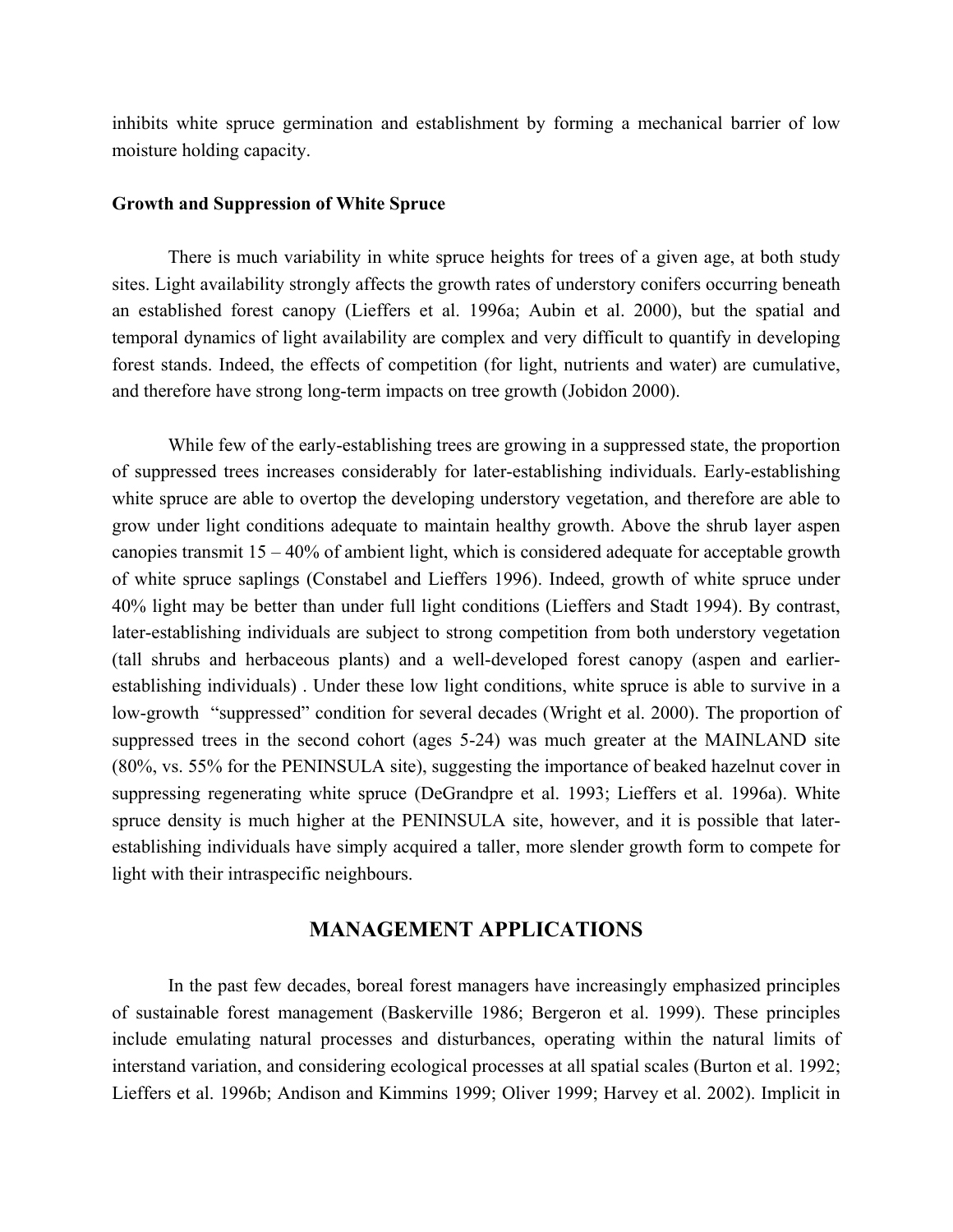this approach is the need to achieve multiple management objectives, and to consider management effects on long-term forest health, biodiversity maintenance, public scrutiny, and stewardship of the land (Spies 1997). The development of sustainable management practices is particularly challenging for boreal mixedwood forests, which are characterized by a remarkable diversity of stand composition and structure (MacDonald 1995). This diversity reflects variations in factors such as historical disturbance regimes, disturbance type, climate, edaphic factors, and successional stage, all of which operate over a multitude of spatial scales (Bergeron 2000; Frelich 2002).

Conifer regeneration is one of the most difficult and challenging issues facing boreal mixedwood forest managers (Greene et al. 1999). Recruitment of white spruce in both managed and natural mixedwood stands is complex and difficult to predict (Kneeshaw and Bergeron 1996; Macdonald et al. 2001). A number of synergistically-interacting factors are thought to affect spatial and temporal patterns of recruitment, including seed availability, seedbed conditions, competition from understory vegetation, light availability, soil moisture and nutrients, site drainage, and mechanical injury during harvesting. The relative importance of these factors in affecting white spruce regeneration, and changes in their importance over time, are best elucidated by studying recruitment patterns in early post-disturbance stands (Lieffers et al. 1996a; Cornett et al. 1998).

The present study was undertaken to investigate post-disturbance recruitment patterns of white spruce in the boreal mixedwood of Duck Mountain, Manitoba. A number of our findings are of direct relevance to the development and promotion of sound management principles for mixed aspen-white spruce stands in the region:

- 1. Seed availability is of critical importance in determining the rate and density of postdisturbance white spruce recruitment.
- 2. The majority of trees recruiting in the first 10 years post-disturbance grow rapidly, and are destined to reach merchantable size. By contrast, later-establishing individuals are subject to strong competition for light (from understory plants, tall shrubs, and the developing stand canopy). These individuals remain in a highly suppressed state and may eventually die.
- 3. Lower recruitment of white spruce occurs on drier, nutrient-impoverished substrates. This, in combination with limited seed availability and interspecific competition, results in a strongly "clumped" pattern of white spruce abundance at all spatial scales (plot, stand, and landscape).

These findings naturally lead to the following specific management recommendations: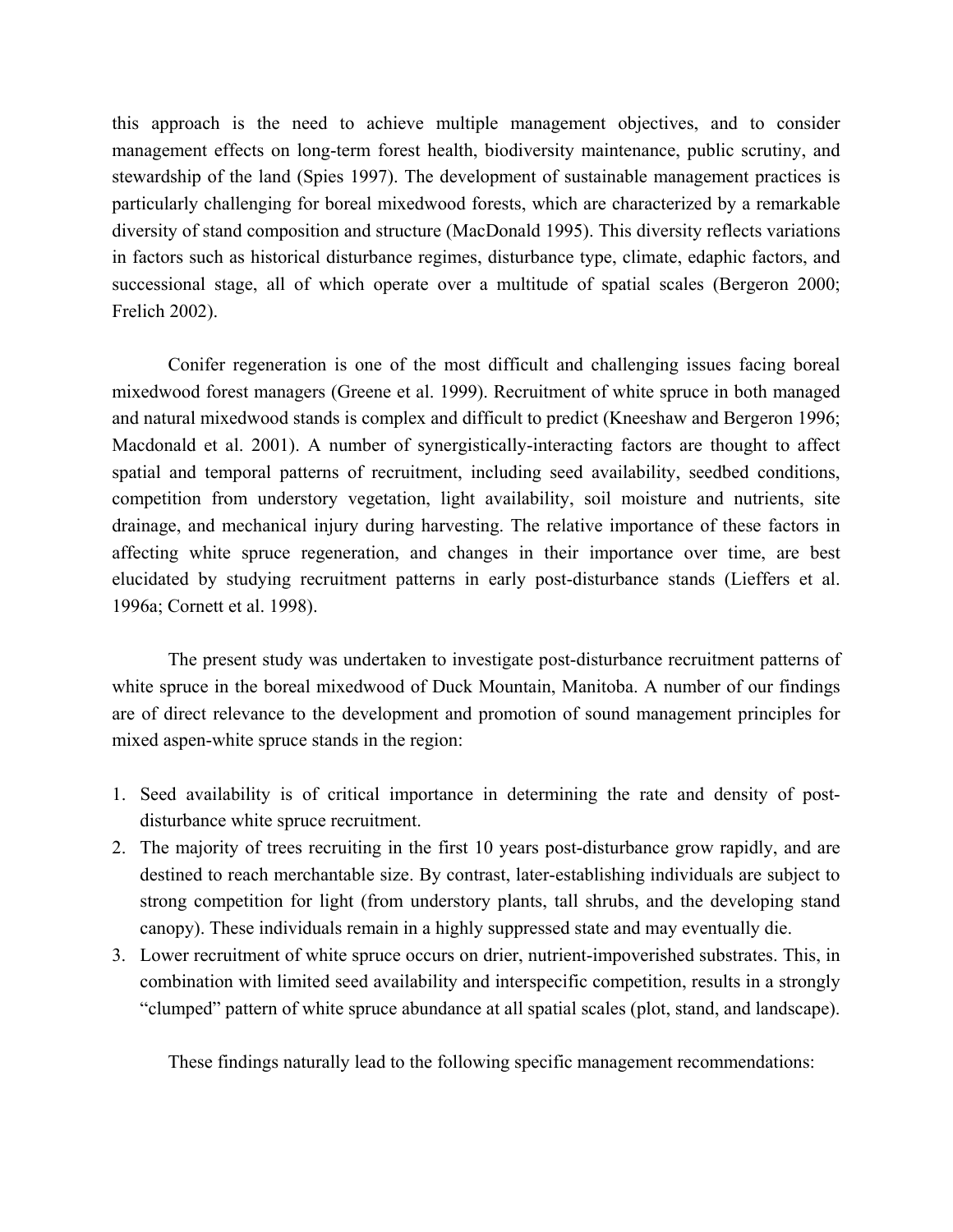1. Harvesting alternatives should be implemented to promote the retention of mature white spruce as seed sources.

Clear-cutting is the most common harvesting method in the boreal mixedwoods of Manitoba (including the Duck Mountains), although selective harvesting of mature white spruce trees is also practiced. Full-tree harvest clear-cutting removes white spruce seed sources, resulting in post-harvest stands that are almost completely dominated by aspen and other hardwoods (Lieffers et al. 1996a; Qi and Scarratt 1998). Under such circumstances, artificial regeneration may be required to maintain a softwood-hardwood mixture. A more desirable approach is to implement "careful logging" practices, retaining the advance growth of white spruce during harvesting (Bergeron and Harvey 1997; Bergeron et al. 1999). Modified approaches to large-scale simple clear-cutting, such as decreasing the size of cut-blocks (increasing the perimeter:area ratio), the retaining strips or patches within cut-blocks, and implementing shelterwood harvesting systems, are effective both in maintaining a white spruce component and in emulating the historical "patchiness" of boreal mixedwood stands (Lieffers et al. 1996a,b; Wurtz and Zasada 2001; Bergeron et al. 2001). Many of these approaches have been implemented by Sustainable Forest Management Network partners, including Louisiana-Pacific operations in Manitoba.

2. Management alternatives should be developed to promote natural white spruce regeneration following harvesting of mixedwood stands.

In addition to implementing methods to protect white spruce advanced regeneration at harvest (discussed above), management strategies that promote post-harvest white spruce establishment should be implemented. White spruce recruitment is promoted when mixedwood harvesting is timed to a white spruce mast year (Wurtz and Zasada 2001). In non-mast years, white spruce recruitment is delayed and established seedlings are subject to increased interspecific competition from understory vegetation and regenerating aspen suckers. Proper site preparation, such as the creation of appropriate seedbeds and reduction in the cover/abundance of competing understory vegetation, promotes post-disturbance establishment and growth of white spruce (Ball and Walker 1995; Cole et al. 1999; Groot 1999). Competition from beaked hazelnut, a tall shrub, has long been recognized as a major factor compromising white spruce recruitment in western Manitoba mixedwoods (Rowe 1955; Waldron 1959, 1966; Caners and Kenkel 1998) and elsewhere (Buckman 1964; Ross et al. 1986; Messier et al. 1998). Tall shrub cover is greatly reduced following clear-cutting in the Duck Mountains (Murray and Kenkel 2001), offering a "window of opportunity" for post-disturbance recruitment of white spruce. Consideration should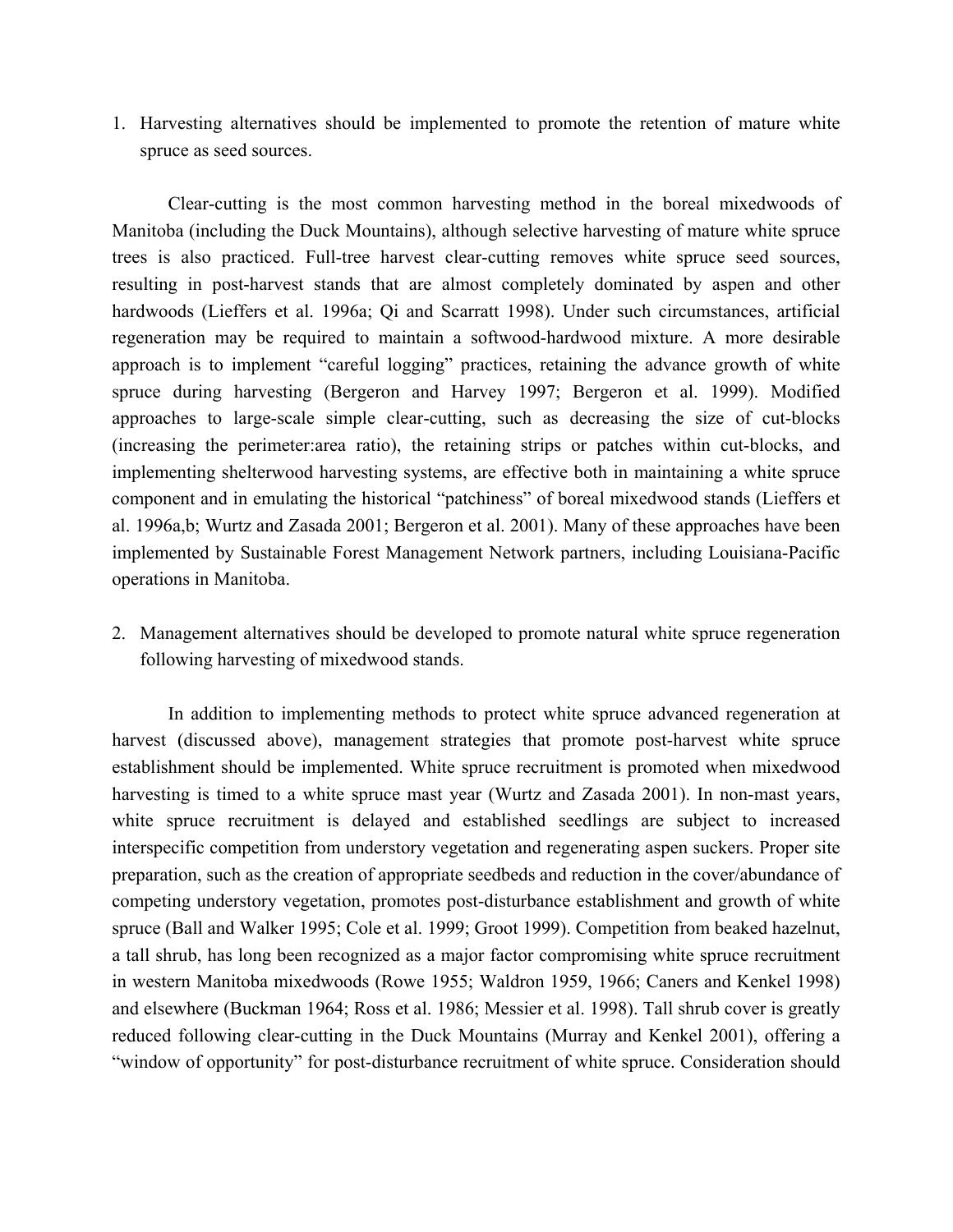be given to developing harvesting and management strategies that reduce the cover/abundance of beaked hazelnut.

3. Forest management should implement strategic planning strategies at the landscape scale, in order to maintain the historical diversity in stand composition, structure and successional stage characteristic of boreal mixedwood forest.

Forest management strategies should be "scaled up" to consider how decisions made at the stand level affect the entire landscape (Andison and Kimmins 1999). Planning decisions must consider the timing, location, shape and spatial extent of clearcuts so as to maintain the structural, compositional and successional properties of the landscape and thus promote habitat heterogeneity (Burton et al. 1992; Frelich 2002). Gauthier et al. (1996) and Harvey et al. (2002) discuss methods for integrating stand-level and landscape-level decisions in the context of disturbance-based management. In the Duck Mountains, Louisiana-Pacific takes into consideration natural compositional variation of forest stands in their harvesting strategies and management decisions. Aspen-dominated stands (with little or no conifer component) should be managed for hardwood production, while efforts are made to maintain the conifer component of harvested mixedwood stands.

#### **CONCLUSIONS**

This study demonstrates that recruitment density of white spruce trees establishing within 15 years post-fire is unaffected by seed source proximity over a distance of 300 m. However, the density of the later-establishing trees is greater in areas more proximate to the seed source. Both biotic and environmental variables predict white spruce abundance, particularly later-establishing trees. Recruitment is highest in moist, more nutrient-rich sites with low beaked hazelnut cover. In the study area, beaked hazelnut and other deciduous vegetation limits white spruce recruitment by reducing ground-level light availability and producing smothering broadleaf litter. Time of establishment is a strong predictor of suppression: later-establishing trees are much more likely to remain in a suppressed state. These findings naturally lead to specific forest management recommendations for maintaining the structural, compositional and successional properties of mixedwood stands and landscapes. Harvesting methods that promote the retention of some mature white spruce seed sources should be practiced. In addition, post-harvest management strategies such as tall shrub control should be developed to promote natural white spruce regeneration. Finally, strategic planning strategies for forest management should be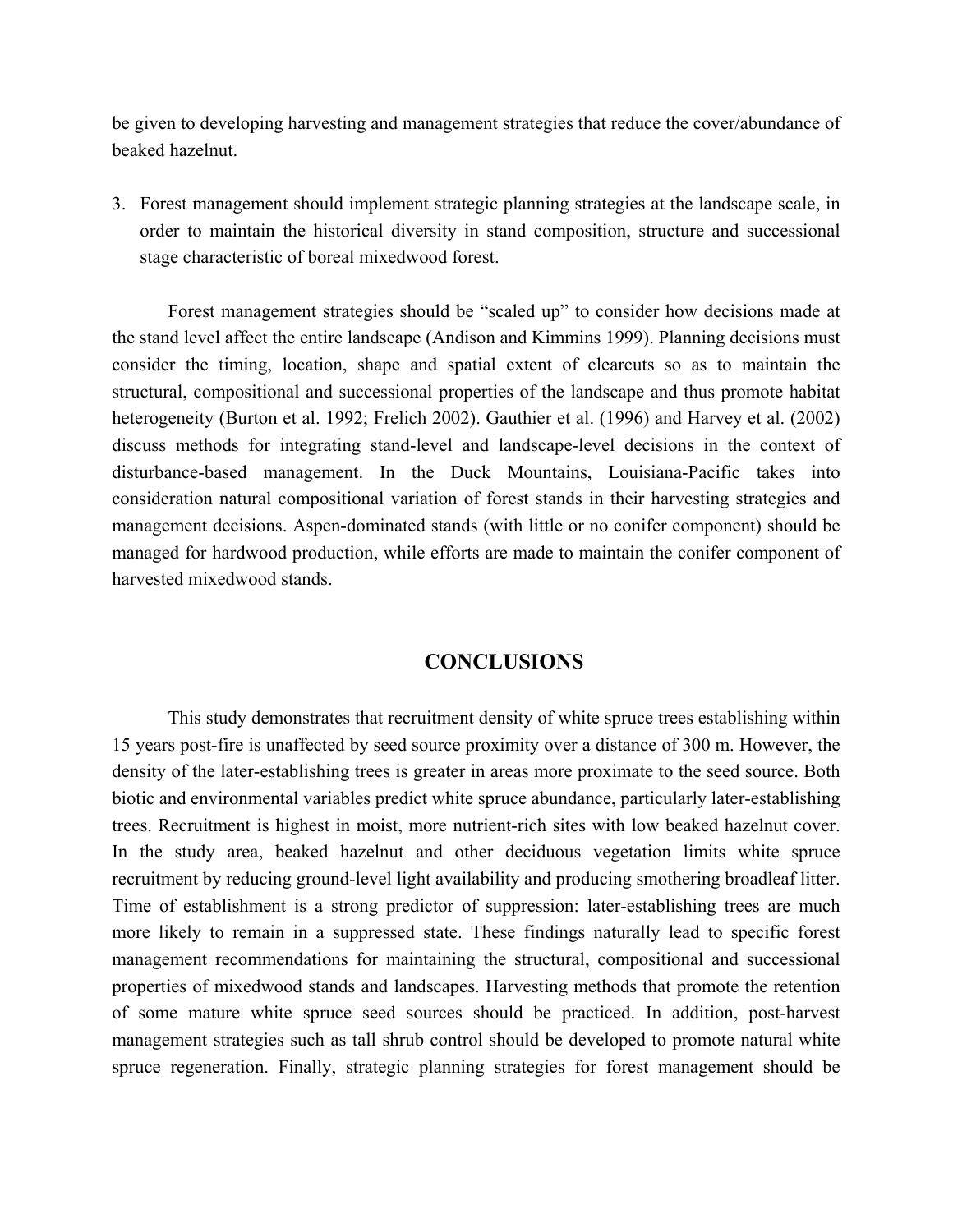developed at the landscape scale so as to maintain the historical diversity in stand composition, structure and successional stage characteristic of boreal mixedwood forest.

#### **REFERENCES**

- Andison, D.W., and Kimmins, J.P. 1999. Scaling up to understand British Columbia's boreal mixedwoods. Environ. Rev. 7: 19-30.
- Asselin, H., Fortin, M., and Bergeron, Y. 2001. Spatial distribution of late successional coniferous species regeneration following disturbance in southwestern Quebec boreal forest. For. Ecol. Manag. 140: 29-37.
- Aubin, I., Beaudet, M., and Messier, C. 2000. Light extinction coefficients specific to the understory vegetation of the southern boreal forest, Quebec. Can. J. For. Res. 30: 168- 177.
- Ball, W. J., and Walker, N. R. 1995. Natural regeneration of white spruce after partial cutting and strip scarification in mature mixed white spruce and aspen stands. Can For. Serv., Manitoba Dist. Office, Winnipeg.
- Baskerville, G. 1986. Understanding forest management. For. Chron. 62: 339-347.
- Bergeron, Y. 2000. Species and stand dynamics in the mixed woods of Quebec's southern boreal forest. Ecology 81: 1500-1516.
- Bergeron, Y., and Charron, D. 1994. Postfire stand dynamics in a southern boreal forest (Quebec): a dendroecological approach. Ecoscience 1: 173-184.
- Bergeron, Y., and Harvey, B.D. 1997. Basing silviculture on natural ecosystem dynamics: an approach applied to the southern boreal mixedwood forest of Quebec. For. Ecol. Manage. 92: 235-242.
- Bergeron, Y., Harvey, B.D., Leduc, A., and Gauthier, S. 1999. Forest management guidelines based on natural disturbance dynamics: stand and forest level considerations. For. Chron. 75: 49-54.
- Bergeron, Y., Gauthier, S., Kafka, V., Lefort, P., and Lesieur, D. 2001. Natural fire frequency for the eastern Canadian boreal forest: consequences for sustainable forestry. Can. J. For. Res. 31: 384-391.
- Buckman, R.E. 1964. Effects of prescribed burning on hazel in Minnesota. Ecology 45: 626-629.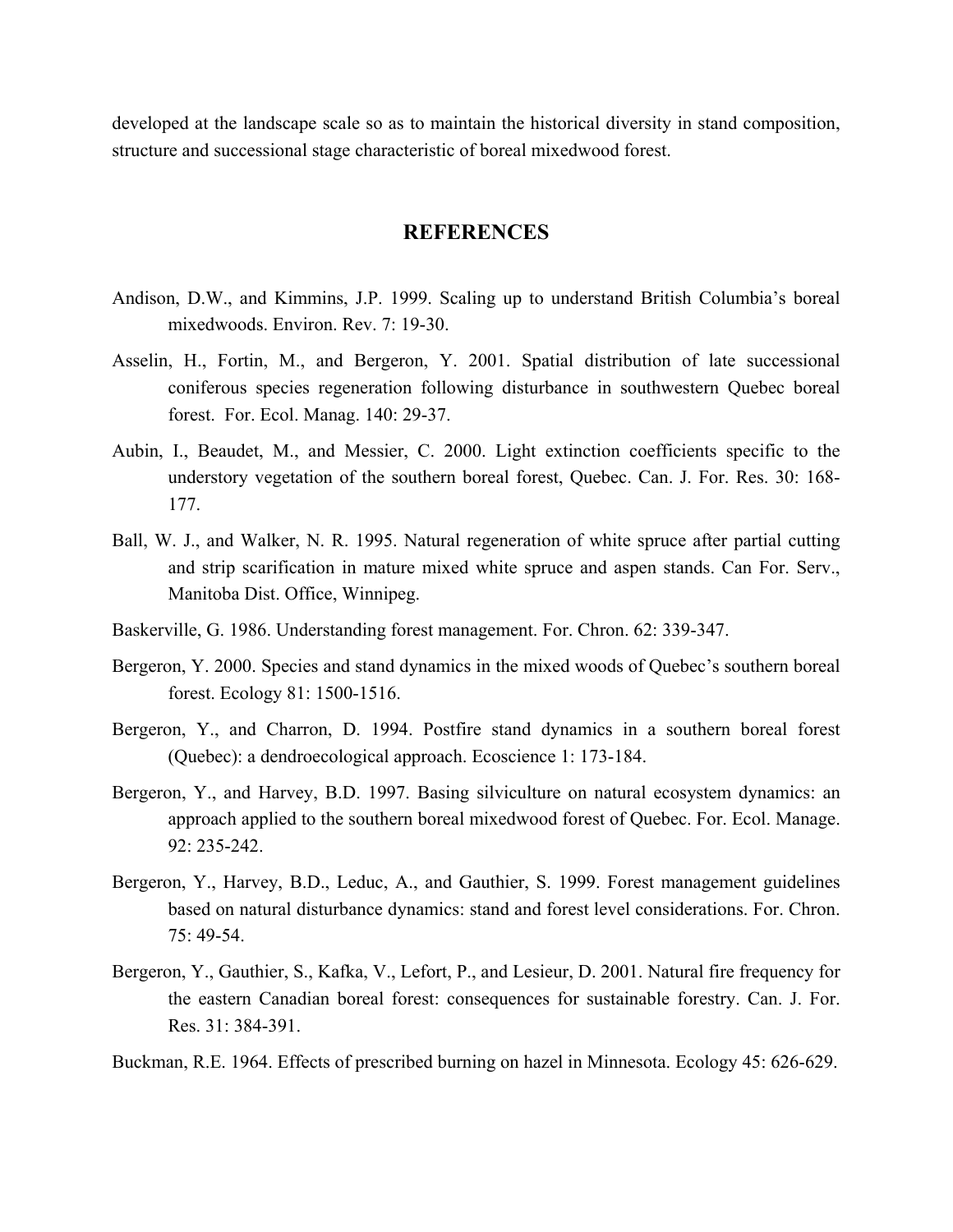- Burton, P.J., Balisky, A.C., Coward, L.P., Cumming, S.G., and Kneeshsaw, D.D. 1992. The value of managing for biodiversity. For. Chron. 68: 225-237.
- Caners, R., and Kenkel, N. 1998. Modelling landscape-level vegetation dynamics in Riding Mountain National Park. Heritage Canada, Parks, Winnipeg.
- Cole, E.C., Newton, M., and Youngblood, A. 1999. Regenerating white spruce, paper birch, and willow in south-central Alaska. Can. J. For. Res. 29: 993-1001.
- Cornett, M.W., Puettmann, K.J., and Reich, P.B. 1998. Canopy type, forest floor, predation, and competition influence conifer seedling emergence and early survival in two Minnesota conifer-deciduous forests. Can. J. For. Res. 28: 196-205.
- DeGrandpre, L., Gagnon, D., and Bergeron, Y. 1993. Changes in the understory of Canadian southern boreal forest after fire. J. Veg. Sci. 4: 803-810.
- Delong, H.B., Lieffers, V.J., and Blenis, P.V. 1997. Microsite effects on first-year establishment and overwinter survival of white spruce in aspen-dominated boreal mixedwoods. Can. J. For. Res. 27: 1452-1457.
- Densmore, R.V., Juday, G.P., and Zasada, J.C. 1999. Regeneration alternatives for upland white spruce after burning and logging in interior Alaska. Can. J. For. Res. 29: 413-423.
- Dobbs, R. C. 1976. White spruce seed dispersal in Central British Columbia. For. Chron. 52: 225-228.
- Eis, S. 1967. Establishment and early development of white spruce in the interior of British Columbia. For. Chron. 43: 174-177.
- Foster, C. 2002. White spruce regeneration thirty-nine years post-fire in the boreal mixedwoods of Duck Mountain, Manitoba. M.Sc. Thesis, Department of Botany, University of Manitoba, Winnipeg, Manitoba.
- Frelich, L.E. 2002. Forest dynamics and disturbance regimes: studies from temperate evergreendeciduous forests. Cambridge Univ. Press, Cambridge. 266 p.
- Galipeau, C., Kneeshaw, D., and Bergeron, Y. 1997. White spruce and balsam fir colonization of a site in the southeastern boreal forest as observed 68 years after fire. Can. J. For. Res. 27: 139-147.
- Gauthier, S., Leduc, A., and Bergeron, Y. 1996. Forest dynamics modelling under natural fire cycles: a tool to determine natural mosaic diversity for forest management. Envir. Monitor. Assess. 39: 417-434.
- Greene, D.F., and Johnson, E.A. 2000. Tree recruitment from burn edges. Can. J. For. Res. 30: 1264-1274.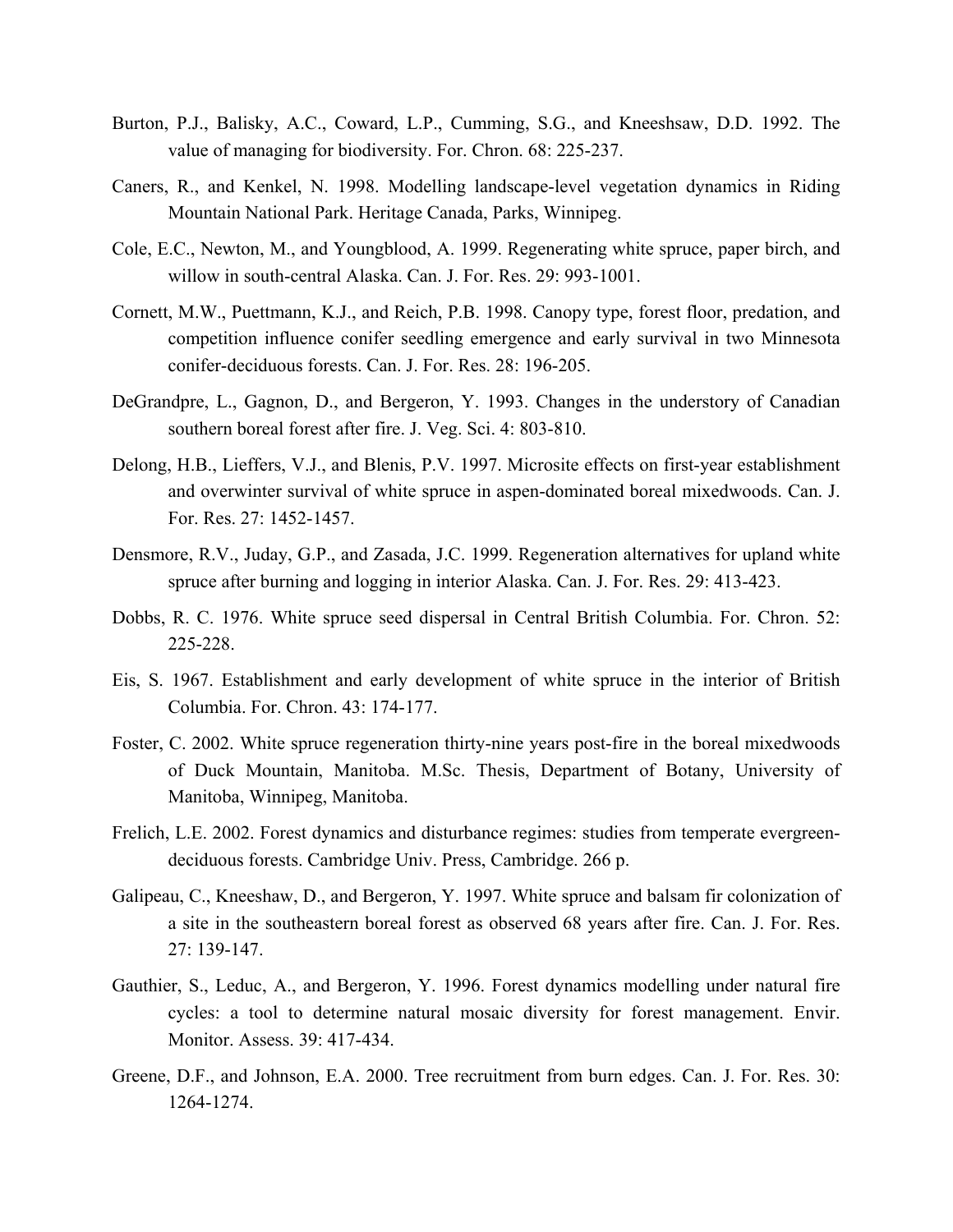- Greene, D.F., Zasada, J.C., Sirois, L., Kneeshaw, D., Morin, H., Charron, I., and Simard, M.-J. 1999. A review of the regeneration dynamics of North American boreal forest tree species. Can. J. For. Res. 29: 824-839.
- Groot, A. 1999. Effects of shelter and competition on the early growth of planted white spruce (*Picea glauca*). Can. J. For. Res. 29: 1002-1014.
- Hamel, C., and Kenkel, N. 2001. Structure and dynamics of boreal forest stands in the Duck Mountains, Manitoba. Final Report 2001-4, Sust. For. Manage. Network, Edmonton.
- Harvey, B.D., and Bergeron, Y. 1989. Site patterns of natural regeneration following clearcutting in northwestern Quebec. Can. J. For. Res. 19: 1458-1469.
- Harvey, B.D., Leduc, A., Gauthier, S., and Bergeron, Y. 2002. Stand-landscape integration in natural disturbance-based management of the southern boreal forest. For. Ecol. Manage. 155: 369-385.
- Jobidon, R. 2000. Density-dependent effects of northern hardwood competition on selected environmental resources and young white spruce (*Picea glauca*) plantation growth, mineral nutrition, and stand structural development – a 5-year study. For. Ecol. Manag. 130: 77-97.
- Kneeshaw, D.D., and Bergeron, Y. 1996. Ecological factors affecting the abundance of advance regeneration in Quebec's southwestern boreal forest. Can. J. For. Res. 26: 888-898.
- Legendre, P., and Legendre, L. 1998. Numerical ecology, 2nd ed. Elsevier, Amsterdam. 853 p.
- Lieffers, V.J., and Beck, J.A. 1994. A semi-natural approach to mixedwood management in the prairie provinces. For. Chron. 70: 260-264.
- Lieffers, V.J., and Stadt, K.J. 1994. Growth of understory *Picea glauca, Calamagrostis canadensis* and *Epilobium angustifolium* in relation to overstory light transmission. Can. J. For. Res. 24: 1193-1198.
- Lieffers, V.J., Messier, C., Stadt, K.J., Gendron, F., and Comeau, P.G. 1999. Predicting and managing light in the understory of boreal forests. Can J. For. Res. 29: 706-811.
- Lieffers, V.J., Stadt, K.J., and Navratil, S. 1996a. Age structure and growth of understory white spruce under aspen. Can. J. For. Res. 26: 1002-1007.
- Lieffers, V.J., Macmillan, R.B., MacPherson, D., Branter, K., and Steward, J.D. 1996b. Seminatural and intensive silvicultural systems for the boreal mixedwood forest. For. Chron. 72: 286-292.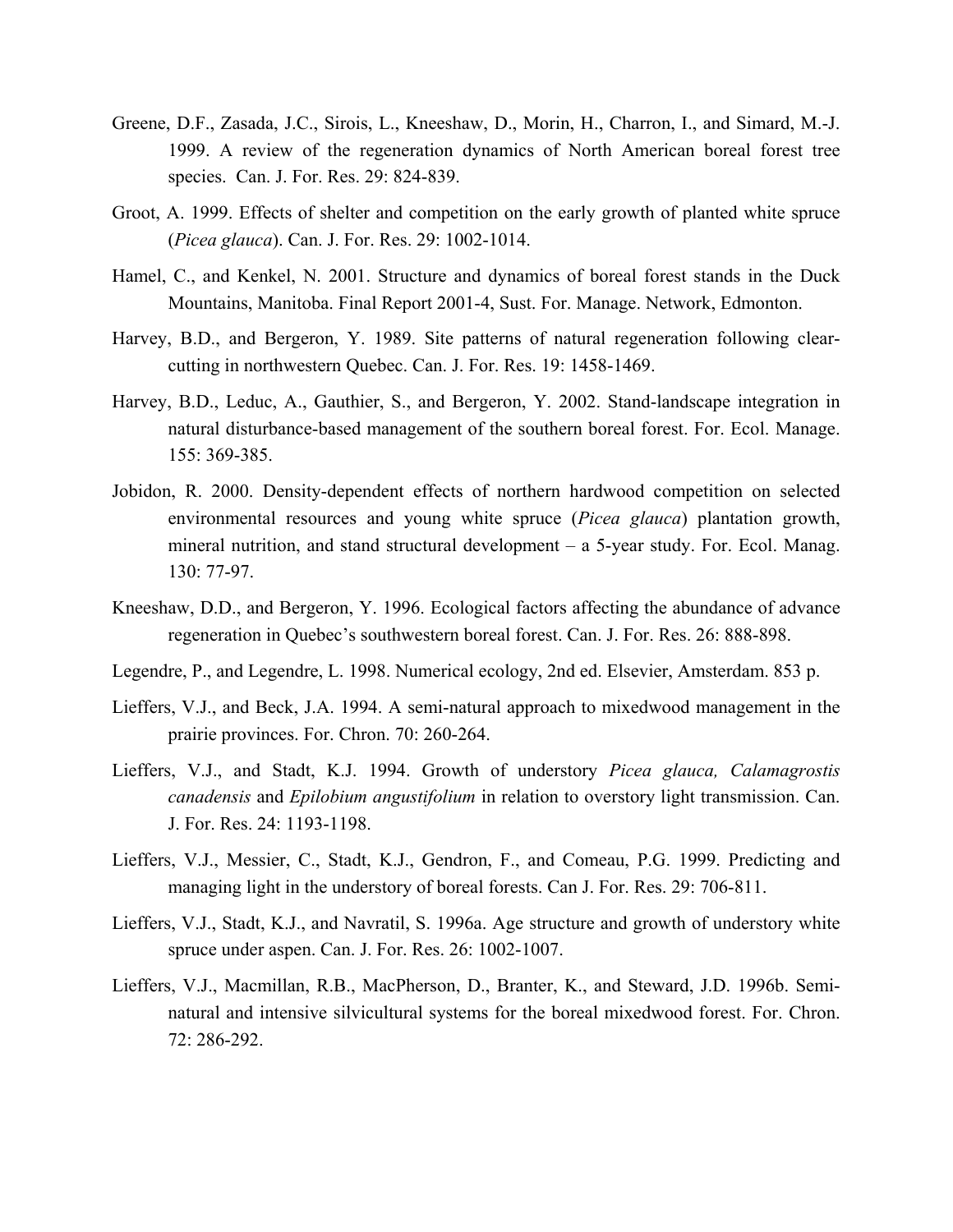- Macdonald, S.E., Peters, V., Purdy, B.G., and Dale, M. 2001. Natural regeneration of white spruce following disturbance in the western boreal forest. Final Report 2001-13, Sustain. For. Manage. Network, Edmonton.
- MacDonald, G.B. 1995. The case for boreal mixedwood management: an Ontario perspective. For. Chron. 71: 725-734.
- MacPherson, D. M., Lieffers, V.J., and Peters, V.B. 2001. Productivity of aspen stands with and without a spruce understory in Alberta's boreal mixedwood forests. For. Chron. 77: 351- 356.
- Man, R., and Lieffers, V.J. 1999. Are mixtures of aspen and white spruce more productive than single species stands? For. Chron. 75: 505-512.
- Manly, B.F.J. 1991. Randomization and Monte Carlo methods in biology. Chapman and Hall.
- Messier, C., Doucet, R., Ruel, J.-C., Claveau, Y., Kelly, C., and Lechowicz, M.J. 1999. Functional ecology of advance regeneration in relation to light in boreal forests. Can. J. For. Res. 29: 812-823.
- Messier, C., Parent, S., and Bergeron, Y. 1998. Effects of overstory and understory vegetation on the understory light environment in mixed boreal forests. J. Veg. Sci. 9: 511-520.
- Murray, S., and Kenkel, N. 2001. Effect of harvesting on aspen dominated stands. Final Report 2001-6, Sustain. For. Manage. Network, Edmonton.
- Oliver, C.D. 1999. The future of the forest management industry: highly mechanized plantations and reserves or knowledge-intensive integrated approach? For. Chron. 75: 229-245.
- Peters, V.S., Macdonald, S.E., and Dale, M.R.T. 2002. Aging discrepancies of white spruce affect the interpretation of static age structure in boreal mixedwoods. Can. J. For. Res. 32: 1496-1501.
- Preisler, H.K., Rappaport, N.G., and Wood, D.L. 1997. Regression methods for spatially correlated data: An example using beetle attacks in a seed orchard. For. Sci. 43: 71-77.
- Qi, M., and Scarratt, J.B. 1998. Effect of harvesting method on seed bank dynamics in a boreal mixedwood forest in northwestern Ontario. Can. J. Bot. 76: 872-883.
- Ross, M.S., Flanagan, L.B., and La Roi, G.H. 1986. Seasonal and successional changes in light quality and quantity in the understory of boreal forest ecosystems. Can. J. Bot. 64: 2792- 2799.
- Rowe, J.S. 1955. Factors influencing white spruce production in Manitoba and Saskatchewan. For. Res. Div., Dept. North. Affairs Nat. Res., Ottawa. Tech. Note No. 3.